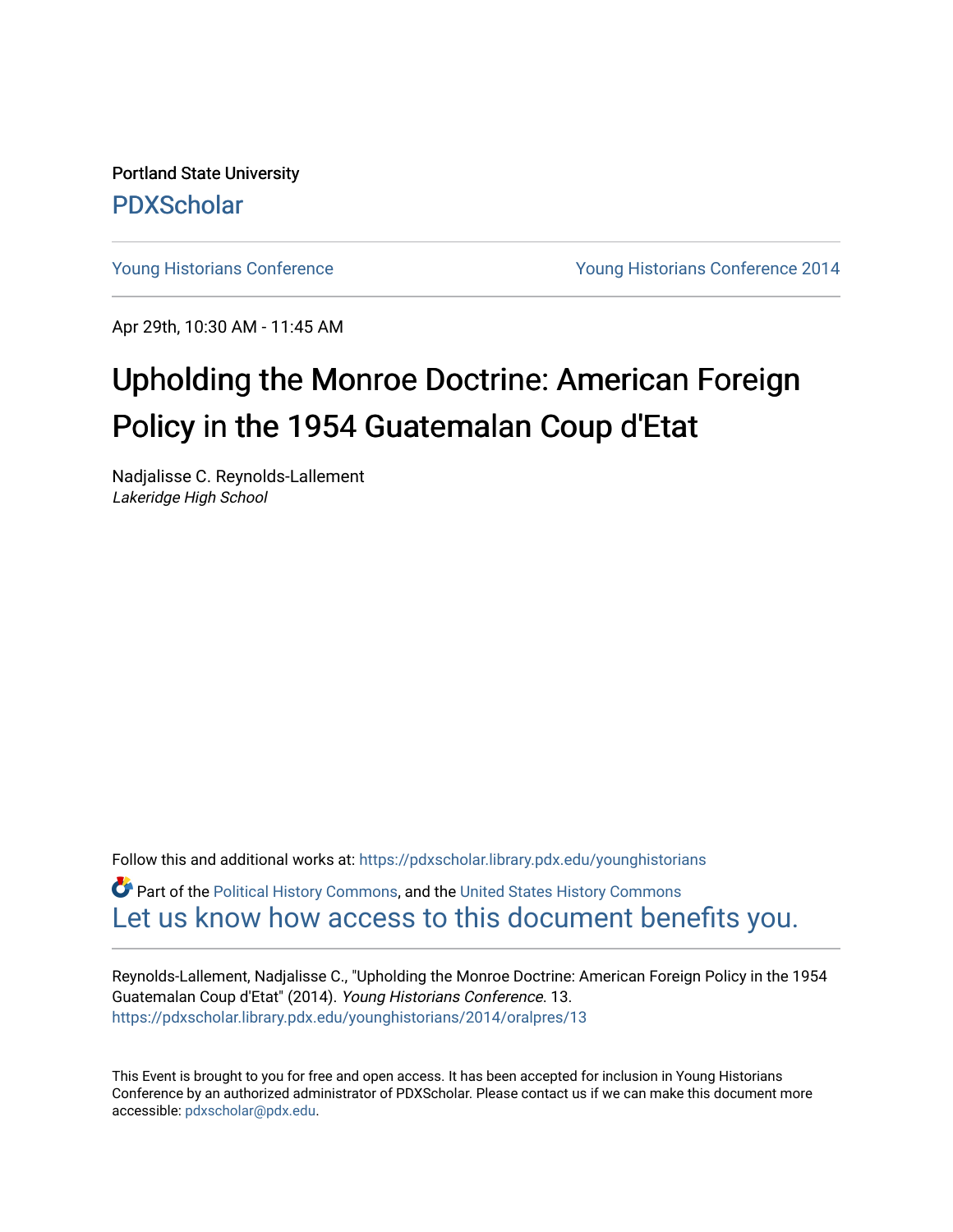## UPHOLDING THE MONROE DOCTRINE: AMERICAN FOREIGN POLICY IN THE 1954 GUATEMALAN *COUP D'ETAT*

Nadjalisse C. Reynolds-Lallement

Dr. Karen E. Hoppes HST 201: US History June 5, 2013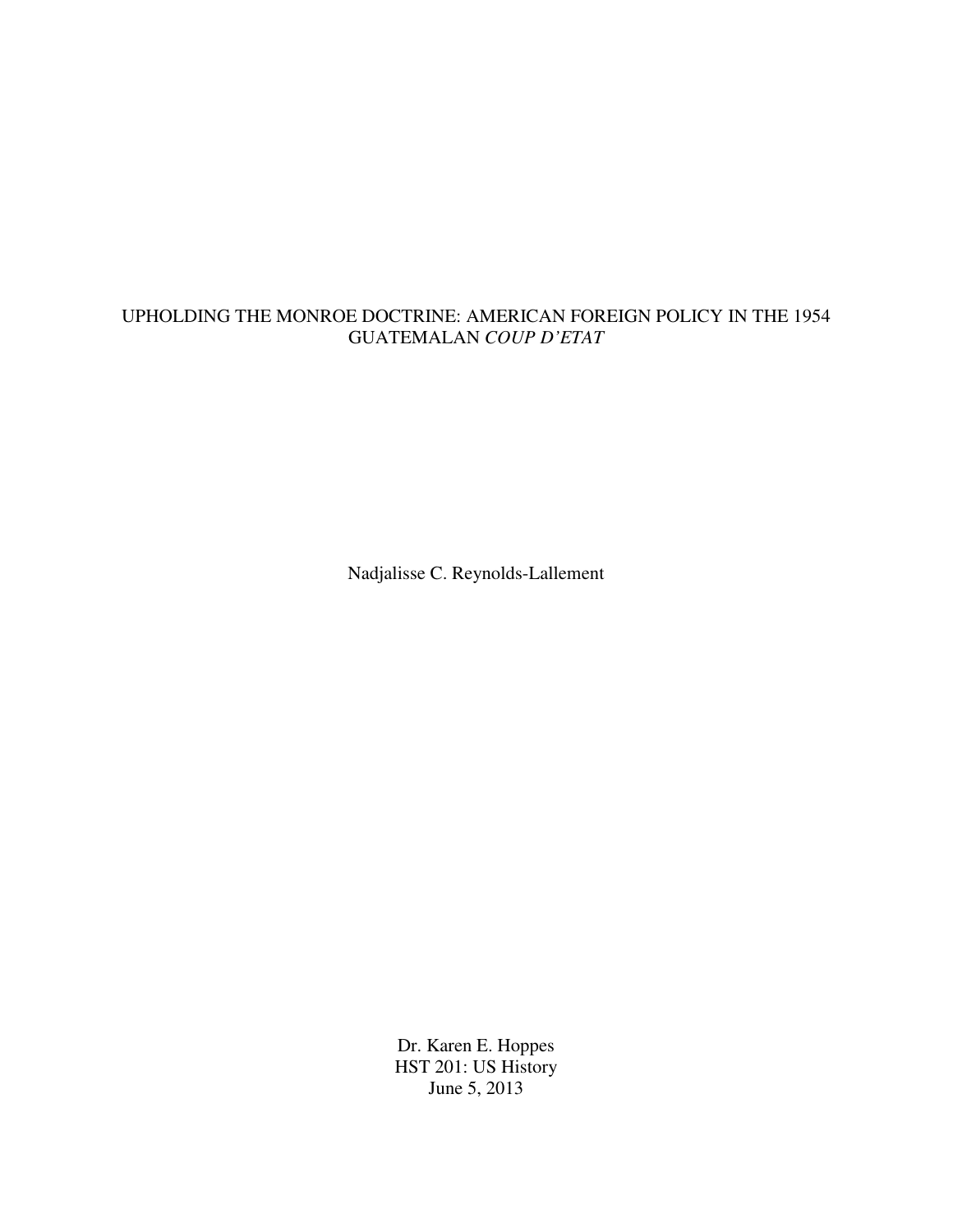## UPHOLDING THE MONROE DOCTRINE: AMERICAN FOREIGN POLICY IN THE 1954 GUATEMALAN *COUP D'ETAT*

In June 1954, the American CIA collaborated with a small army of Latin America exiles to depose the democratic administration of President Jacobo Arbenz in Guatemala. In a few short weeks, the United States covertly, almost casually, took advantage of its military influence in order to dramatically change the future of an entire nation of people. Dwight D. Eisenhower, the then-president of the United States, was commander-in-chief of an administration that felt that it had the right, even the duty, to drastically alter the lives of millions of Guatemalans, just as in past foreign interventions conducted by the US.

As William Appleman Williams bemusedly proclaimed in his article "The Frontier Thesis and American Foreign Policy", "One of the central themes of American historiography is that there is no American Empire."<sup>1</sup> However, strong themes of American imperialism permeate all of American history: Western expansion of the frontier, claiming land from Mexico in the early nineteenth century, attempting to win Canadian land in the War of 1812, intervening in Iran through covert operations in 1953, the Bay of Pigs invasion of Cuba. Whether for purposes of

<sup>&</sup>lt;sup>1</sup>William Appleman Williams, "The Fontier Thesis and American Foreign Policy," *Pacific Historical Review*, 24:4 (November 1955), 380.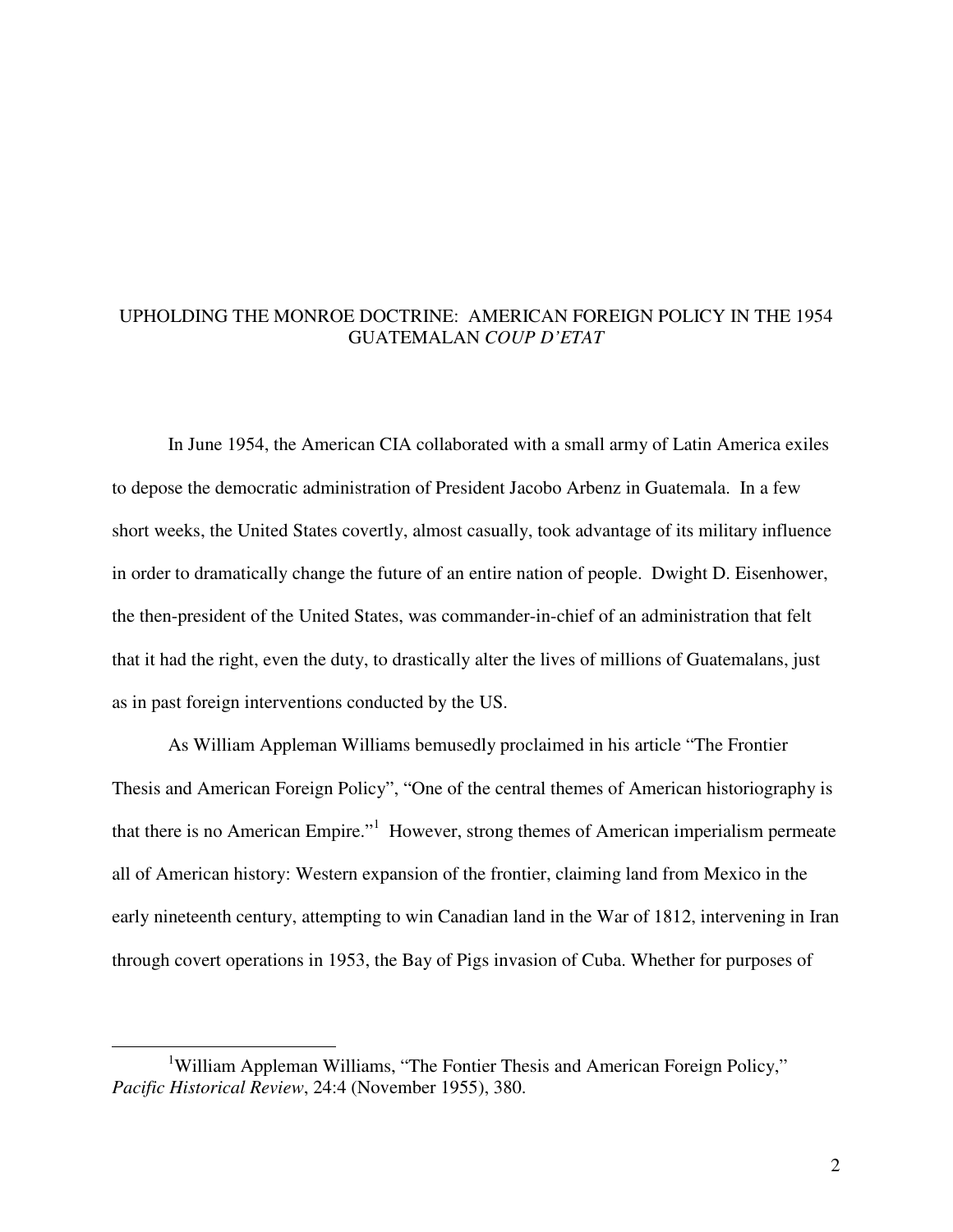expansion, control of resources, or ideological manipulation, the United States had established a strong foreign policy of intervention and imperialism by the mid-twentieth century.

The United States played such a heavy role in the Guatemalan *coup* that effectively, Jacobo Arbenz was "overthrown by the United States in June 1954," as Piero Gleijeses, professor of US Foreign Policy and Latin American Studies at Johns Hopkins University, wrote simply and emphatically.<sup>2</sup> In ousting another country's fair and democratic government through the use of military force in order to install a new military government more sympathetic to American interests, Eisenhower merely extended the United States' long pattern of imperialistic action. Economic imperialism motivated the Guatemalan *coup* to some extent because American corporations heavily depended on Latin American resources, but largely, the *coup* in Guatemala was a product of ideological imperialism: part of the United States' ongoing quest for control over the entirety of the Western Hemisphere, a quest that had defined American foreign policy since James Monroe delivered the nationally groundbreaking Monroe Doctrine in his seventh annual message to Congress.

The Monroe Doctrine stated that "the occasion has been judged proper for asserting, as a principle in which the rights and interests of the United States are involved, that the American continents, by the free and independent condition which they have assumed and maintain, are henceforth not to be considered as subjects for future colonization by any European Power."<sup>3</sup> The message was clear: according to the wishes of the United States, North and South America

 $\overline{a}$ 

3

<sup>2</sup> Piero Gleijeses, "The Death of Francisco Arana: A Turning Point in the Guatemalan Revolution," *Journal of Latin American Studies*, 22:3 (October 1990), 527.

<sup>3</sup>Library of Congress, "A Century of Lawmaking for a New Nations: U.S. Congressional Documents and Debates, 1774 – 1875" [document on-line] (Annals of Congress, Senate, 18<sup>th</sup>) Congress,  $1<sup>st</sup>$  Session, accessed 5 June 2013); available from http://memory.loc.gov/cgibin/ampage?collId=llac&fileName=041/llac041.db&recNum=4; Internet.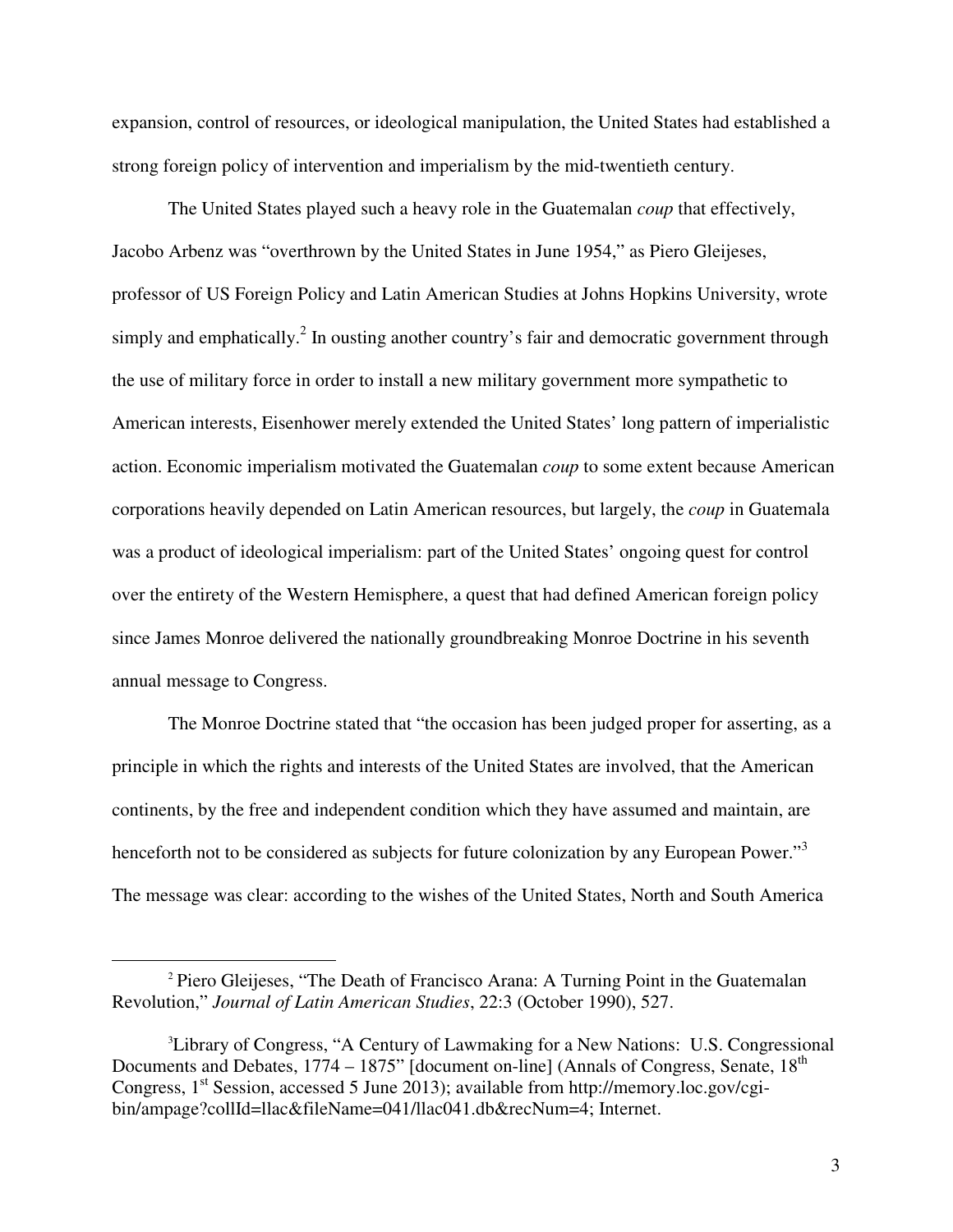were to remain under their own jurisdiction, without threat of European imperialism. However, as the issuer of the Monroe Doctrine, the United States also set itself up to be the gatekeeper of the Western hemisphere, a duty to which it religiously adhered, even when it came to Cold Warera Guatemala.

At the time of the US-orchestrated Guatemalan *coup d'etat*, the international community was at its height of Cold War tension and hysteria, and the United States was one of its most powerful and determined members. Desperate to stifle Soviet and Communist influence in its neighbors, the Eisenhower administration was constantly prepared to resort to drastic measure to curb Communist expansion and, by perceived corollary, thereby defend democracy and freedom. Communism was heavily demonized by Americans as an arm of evil and oppression; mentions of "the Communist menace" ran rampant through public discourse. Though the USSR was not European, the United States upheld the same foreign policy principle that it had maintained since the Monroe Doctrine: the Americas were not to be interfered with by anyone other than the United States. As a result, the Eisenhower administration justified its "defending" Guatemala and the entirety of the Western Hemisphere against Soviet-propagated ideological imperialism with its own show of ideological imperialism. E. Howard Hunt, a CIA professional involved in Guatemalan intelligence leading up to the *coup*, shared his view of the situation in Guatemala and the relevance of the Monroe Doctrine in a 1999 interview:

> My attention was soon directed to the apparent violations of the Monroe Doctrine, or the coming violations of the Monroe Doctrine, by Guatemala, by the government of Arbenz… Eventually, an officer of lower rank than myself came down to say, "Well, you know, why don't you cool it - there's no particular interest in what's going on in Guatemala." And I said, "Well, I don't think that's the thing to do," I said, "because we're faced here with the obvious intervention of a foreign power, because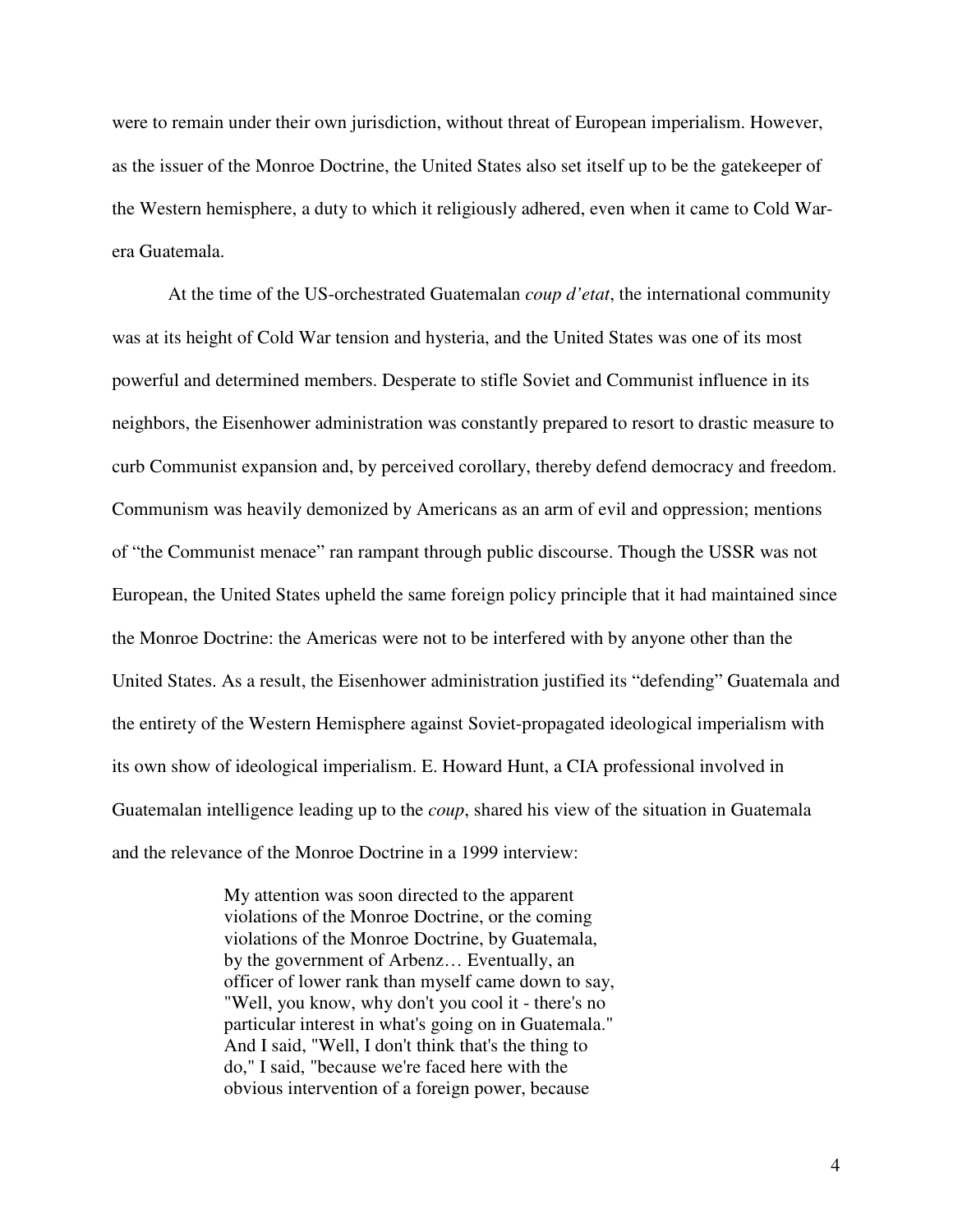these home-grown parties are not really homegrown, they're being funded or advised by a foreign power - i.e. the Soviet Union.<sup>4</sup>

The United States believed that Guatemala was turning into a Soviet outpost in the

United States and therefore an ideological and national security threat to the United States. In

1954, two days after the *coup*, an article in the New York Times proclaimed that "Washington

fears the Communists might succeed in taking over Guatemala and using it as a beachhead to

infiltrate other Latin-American nations and the vital Panama Canal Zone."<sup>5</sup> Another newspaper

from earlier in the year also cited the national security dangers of Communist influence in

Guatemala, claiming:

The real problem of communism in Guatemala is not a Communist revolt or seizure of executive power. It is the progressive nourishment of a thriving Communist community already healthy enough to heckle, goad, sting, and constantly harass the United States in accord with the wishes of the Soviet Union.<sup>6</sup>

The same newspaper also described the ideological dangers that the United States

perceived in Guatemala:

 $\overline{a}$ 

The Communist menace here is…a bustling outpost of Soviet propaganda right in the hear of the Americas….Guatemala is being transformed by an international Communist effort into a thorn in the

<sup>4</sup>E. Howard Hunt, interview by The National Security Archive, transcript of tape recording [interview on-line] (21 February 1999, accessed 7 June 2013); available from http://www.gwu.edu/~nsarchiv/coldwar/interviews/episode-18/clarridge1.html; Internet.

<sup>5</sup> "Guatemala Erupts," *New York Times*, 103:35,211 (June 20, 1954), sec. IV, 1.

<sup>&</sup>lt;sup>6</sup> "Guatemalan Reds Exploit Reforms: Utilize Agrarian Law in Effort to Build up Peasant Force to Serve Communist Ends – Double Threat is Posed: A Disruptive Internal Conflict and Provoking of Unilateral Act by U.S. are Held Goals," *New York Times*, 103:35,102 (March 3, 1954), sec. I, 11.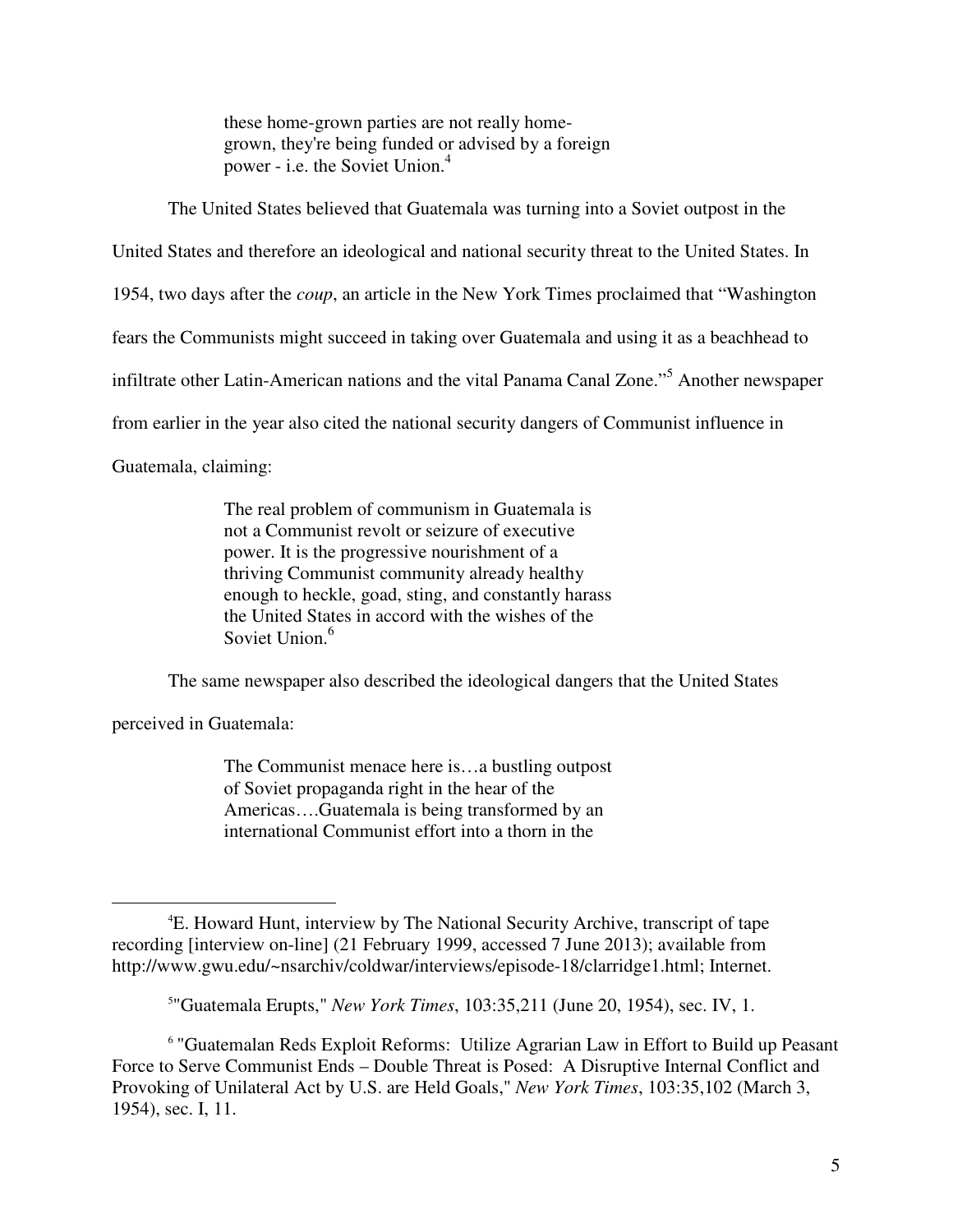flank of the Western Hemisphere. How to get it out before infection starts is a tough problem.<sup>7</sup>

The United States, in the midst of the heavily ideological Cold War, feared that majority Communism would begin in Guatemala but spread to its neighbors throughout the rest of the Western hemisphere. Rather than allow other countries influence in the Western hemisphere, the United States took it upon itself to undo ten years of progressive political, economic, and social development in Guatemala by orchestrating a hare-brained *coup*.

In 1944, the country of Guatemala went through a series of dramatic shifts in government, all motivated by the people's desire to move toward a more democratic government.<sup>8</sup> The so-called "October Revolution" eventually saw self-proclaimed "spiritual socialist" Juan José Arévalo installed as the first democratically elected President of Guatemala.<sup>9</sup> Arévalo's radically different ideology incited a period of national reform in Guatemala that included securing basic rights for workers through the creation of a Labor Code that mandated minimum pay policy as well as some unionization protection.<sup>10</sup> This reformation also, and eventually most significantly, spawned the revision of the nation's land distribution policy. In general these reforms did not significantly affect the daily lives of the Guatemalan people, but they gradually prompted the government of the United States to sit up and take notice of this small Latin American country and its radical president.

7 *Ibid.,* 11.

 $\overline{a}$ 

10*Ibid.*, 41.

<sup>&</sup>lt;sup>8</sup>Charles D. Brockett, "An Illusion of Omnipotence: U.S. Policy Toward Guatemala, 1954-1960," *Latin American Politics & Society*, 44:1 (Spring 2002), 117.

<sup>9</sup>Stephen Kinzer and Stephen Schlesinger, *Bitter Fruit: The Untold Story of the American Coup in Guatemala.* (Garden City, N.Y.: Doubleday, 1982), 39.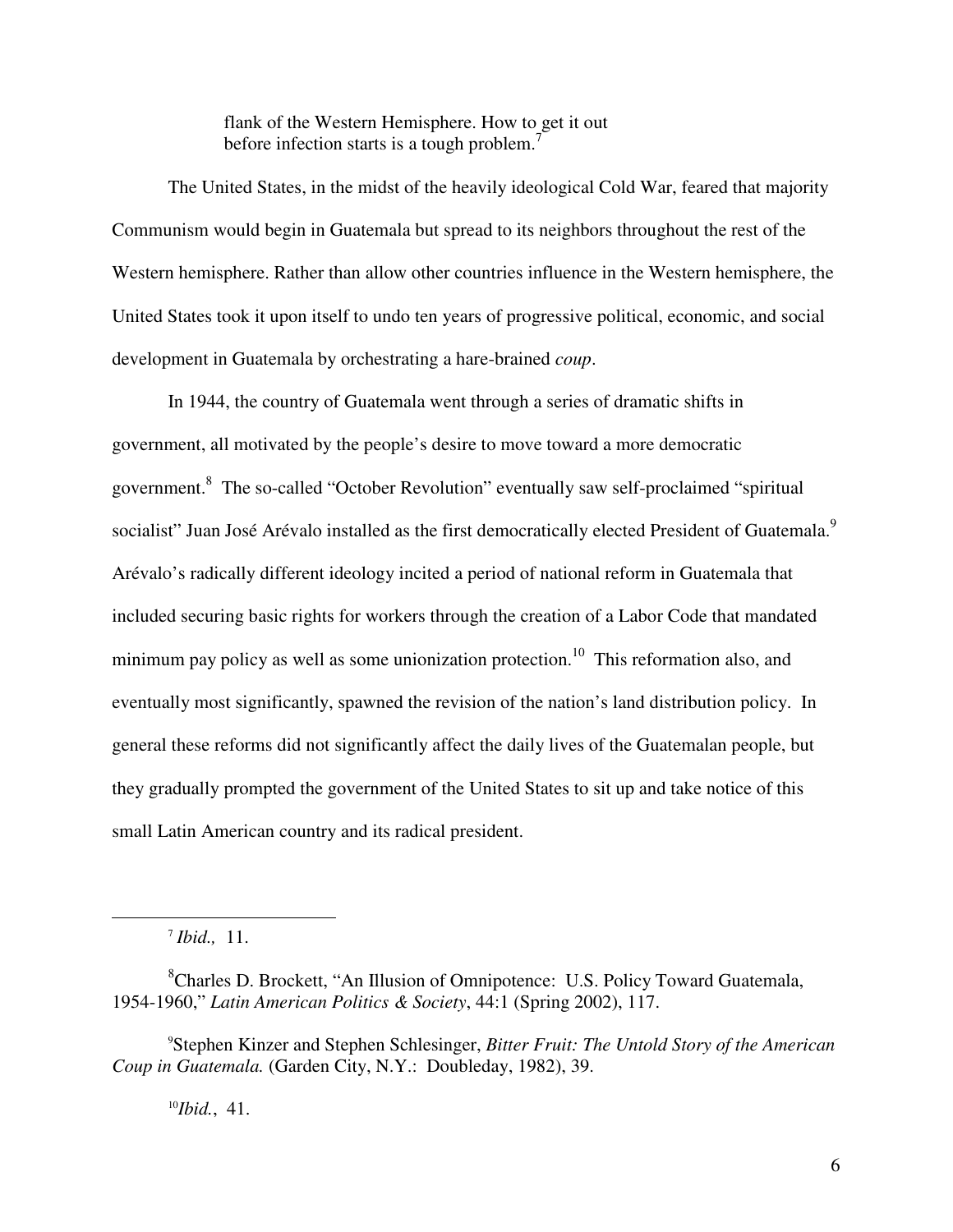Despite the relative success of Arévalo's presidency, political turmoil continued to rip the nation's government into a conservative right-wing faction, headed by Army Colonel Francisco Arana, and another more liberal political group eventually represented by Defense Minister Jacobo Arbenz.<sup>11</sup> Both men were nationally recognized military and political figures who had aided in the removal of Arévalo's predecessor in the October Revolution of 1944; now, they vied for the leadership of the socially stratified, politically swaying country.

Just over a year before the next presidential election in Guatemala, Jacobo Arbenz and President Arévalo together coordinated the attempted interception of Francisco Arana. On June 18, 1949, a group of armed soldiers detained Arana during his travel to the city of El Morlón. A gunfight ensued, and Arana was killed; President Arevalo later attributed the assassination to the "conservative opposition" to his own government, and public speculation blamed political supporters of Arbenz.<sup>12</sup> Whether or not the assassination was purposeful or accidental remains unknown, but either way, it was to Arbenz's political benefit.<sup>13</sup>

Shortly thereafter, Arbenz held the support of President Arévalo, who recognized Arbenz's commitment to Guatemalan economic and political reform.<sup>14</sup> He also gained the backing of a significant portion of the Guatemalan military as well as tentative support from

<sup>&</sup>lt;sup>11</sup>Richard H. Immerman, *The CIA in Guatemala: The Foreign Policy of Intervention* (Austin: University of Texas Press, 1982), 58.

 $12$ Piero Gleijeses, "The Death of Francisco Arana: A Turning Point in the Guatemalan Revolution," 544-545.

<sup>&</sup>lt;sup>13</sup>Kinzer and Schlesinger, 45.

 $14$ Immerman, 62.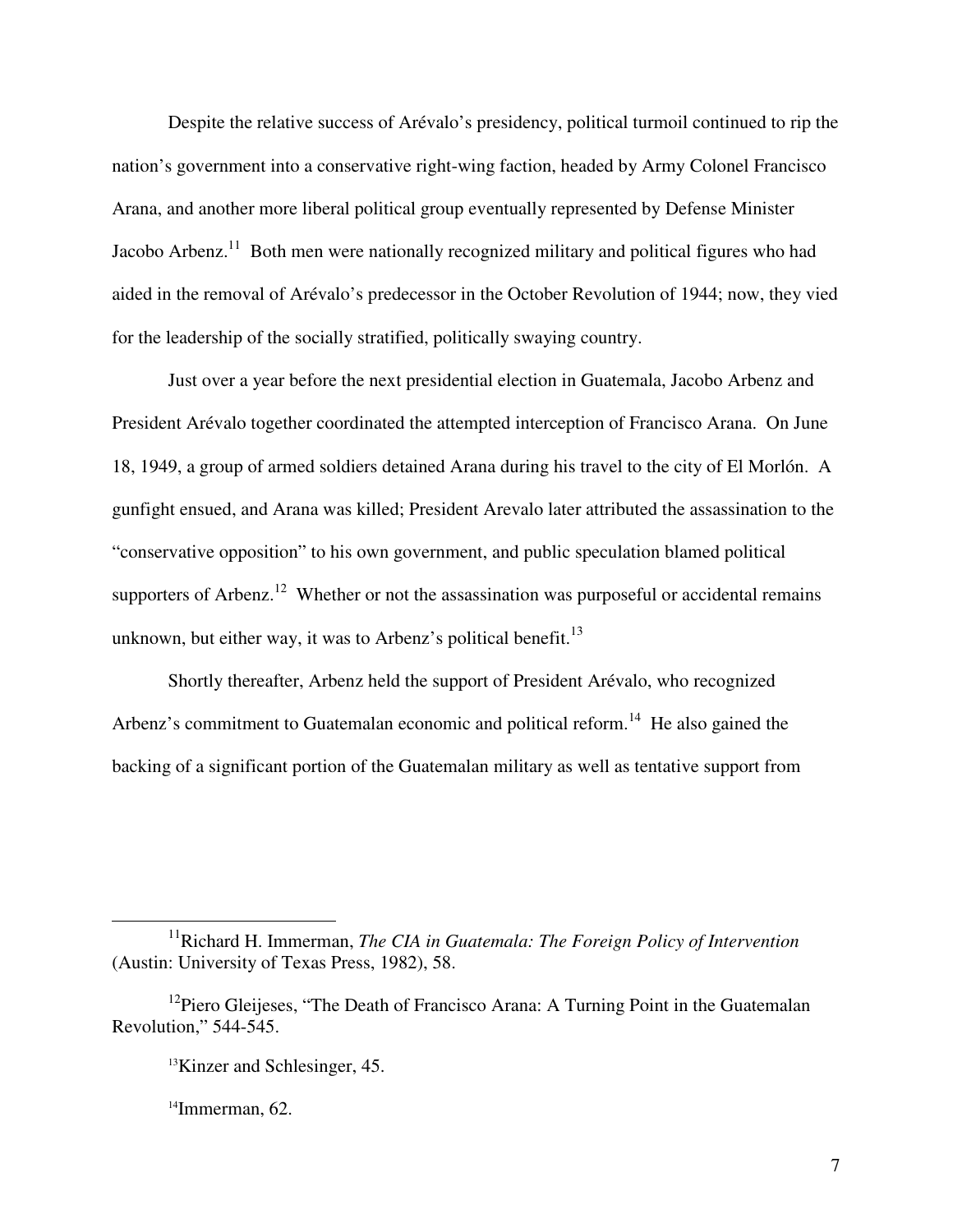Guatemala's workers and lower classes, who hoped for social reform to result from his presidency.<sup>15</sup>

 Jacobo Arbenz succeeded Arévalo as President of Guatemala in March 1951. Arévalo's presidency had been "marked by the unprecedented existence of a multi-party system, by the development of urban trade systems, and by nearly unfettered freedom of the press;" even so, during his term, "illiterate women could not vote," "the Communist Party was proscribed," and "trade unionism in the country was severely restricted."<sup>16</sup> Though the country had made great strides in democratic reform under Arévalo, Arbenz faced the continuing task of enacting land distribution reform to the benefit of Guatemalan industry.<sup>17</sup> At the time of his ascension, Guatemalan industry was suffering. Guatemala was a "banana republic", its unstable economy dependent on a few main export crops largely mediated by American corporations. As a result, American corporations controlled much of the country's economy and farmland, and most of Guatemala's cultivatable land rested in the hands of a tiny percentage of the population, little of it ever actually being put to use.<sup>18</sup>

Firmly nationalist, one of Arbenz's goals was to increase Guatemala's self-sufficiency and economic prosperity; in his inaugural address, Arbenz stated that the goals of his administration would be, "to convert Guatemala from a country bound by a predominantly feudal economy into a modern, capitalist one."<sup>19</sup> One year into his term, he made several strides toward

<sup>15</sup>Richard H. Immerman, "Guatemala as Cold War History," *Political Science Quarterly,*  95:4 (Winter 1880-1981), 633.

<sup>&</sup>lt;sup>16</sup>Gleijeses, "The Death of Francisco Arana: A Turning Point in the Guatemalan Revolution," 533.

<sup>17</sup>Brockett, 117.

<sup>18</sup>Kinzer and Schlesinger, 50.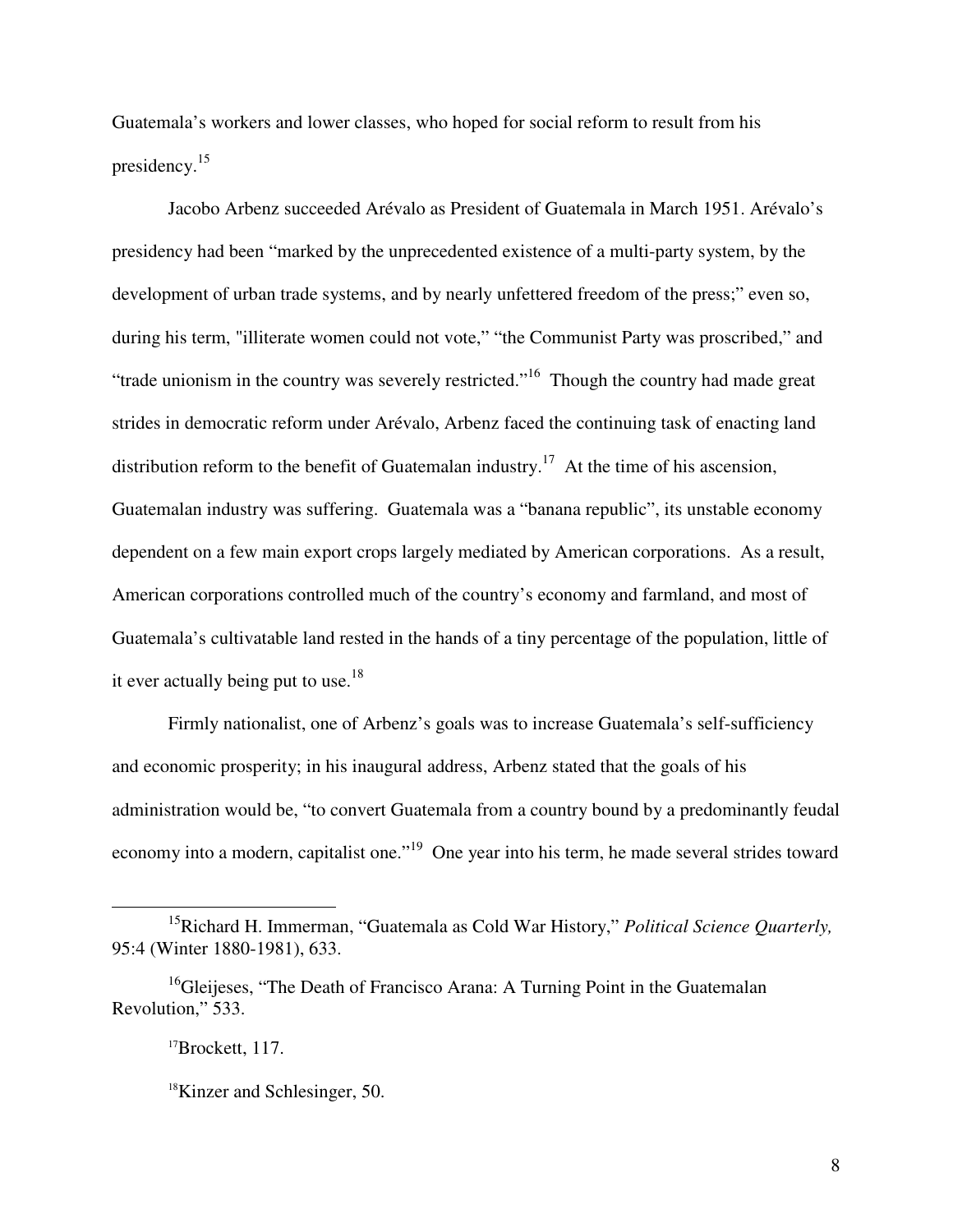achieving this in the form of Decree 900, a radical agrarian reform bill.<sup>20</sup> Decree 900 confiscated unused farmland from large plantations and redistributed the land to the Guatemalan people.

President Arbenz's reform bill made perfect sense from a nationalist perspective in that it gave Guatemalans the resources that they needed in order to prosper while reducing foreign corporate control. However, the land bill also aggravated American-based corporations that were suddenly faced with the seizure and redistribution of thousands of acres of their unused land. First Arévalo had empowered the workers that the companies exploited on their plantations; then Arbenz was calmly expropriating their land in Guatemala. Unsurprisingly, these reform movements eventually raised a few eyebrows in the Eisenhower administration.

Though Arbenz was clearly not communist and, in fact, often criticized the communist ideology, Guatemala contained a small yet growing communist party.<sup>21</sup> American and Soviet tension at the time had fostered an intense anti-communist agenda within the United States. In the midst of Guatemalan reforms that threatened American economic giants and bolstered the leftist ideology, the Eisenhower administration trained a wary eye on Arbenz and his government, all the while biased by Cold War-era prejudices.<sup>22</sup>

The United Fruit Company, or UFCO, was a corporation that was particularly instrumental in attacking the actions of the Guatemalan government. UFCO held a considerable

<sup>19</sup>Jacobo Arbenz, *Discourses* (Guatemala: Tipografia Nacional, 1951), 14, as quoted in Immerman.

 $\overline{a}$ 

<sup>20</sup> Frederick W. Marks III and Stephen G. Rabe, "The CIA and Castillo Armas in Guatemala, 1954: New Clues to an Old Puzzle," *Diplomatic History*, 14:1 (January 1990), 69.

 $^{21}$ John W. Young, "Great Britain's Latin American Dilemma: The Foreign Office and the Overthrow of "Communist" Guatemala, June 1954," *International History Review,* 8:4 (December 1986), 576.

 $^{22}$ Mark T. Hove, "The Arbenz Factor: Salvador Allende, U.S.-Chilean Relations, and the 1954 U.S. Intervention in Guatemala," *Diplomatic History,* 31:4 (September 2007), 624.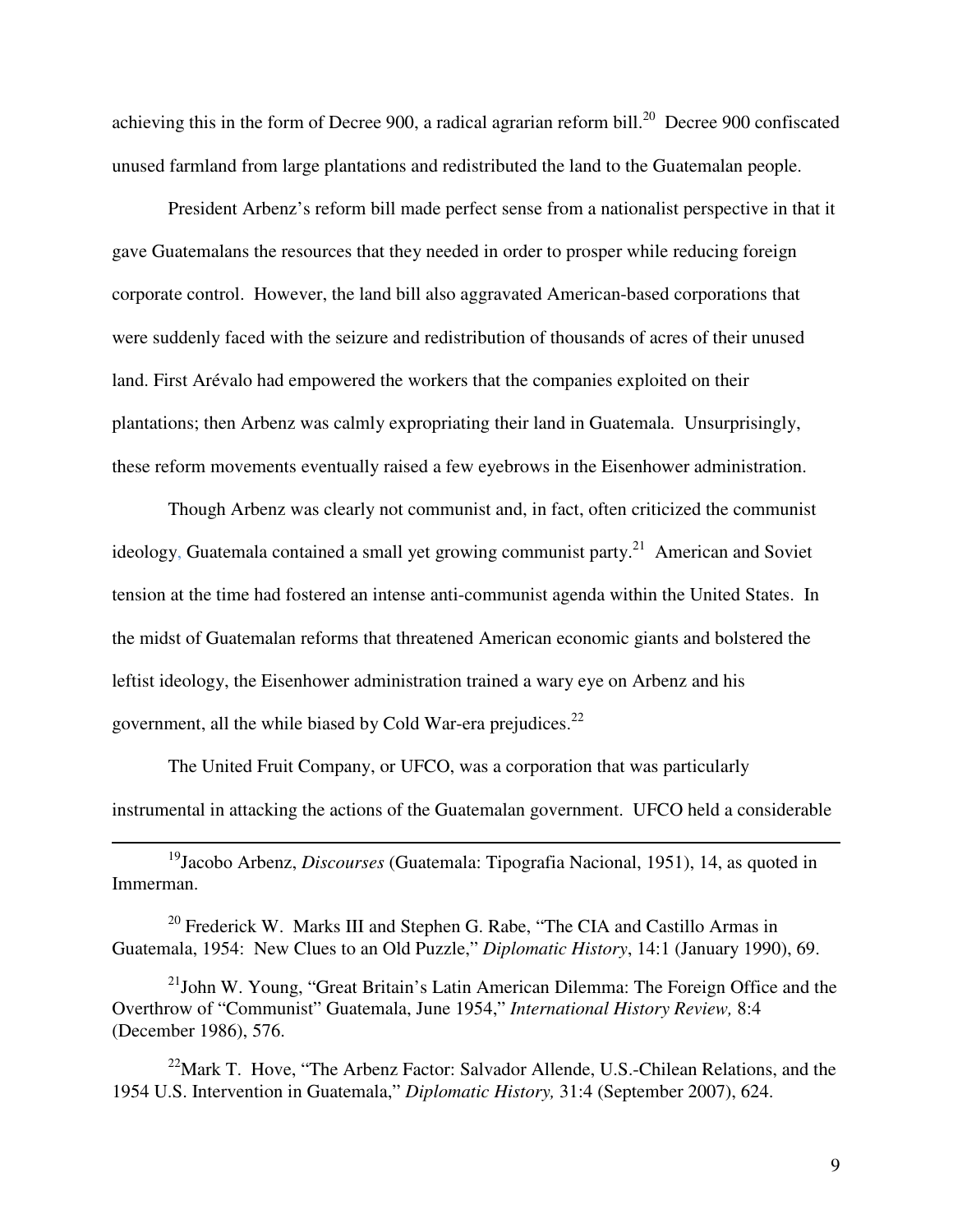amount of Guatemalan land – almost 1.5 million acres – overlorded a significant portion of the Guatemalan workforce, and held a dangerous amount of sway in Guatemala's economy.<sup>23</sup> In 1950, renowned Argentinean poet Pablo Neruda denounced the role of "parallel government" that American corporations filled in Guatemala and other so-called banana republics. In his 1950 poem "La United Fruit Co.", Neruda described the United Fruit Company's reign in Central America:

> It rebaptized these countries Banana Republics, and over the sleeping dead, over the unquiet heroes who won greatness, liberty, and banners, it established an opera buffa: it abolished free will, gave out imperial crowns, encouraged envy, attracted the dictatorships of flies… Carias flies, Martinez flies, Ubico flies…wise flies expert at tyranny. $^{24}$

The United Fruit Company had previously supported the kind of dictatorial, highly socially stratified society that would allow the company free reign in the Guatemalan economy and an inexpensive labor supply. However, UFCO was one of the companies most dramatically affected by Arbenz's agrarian land reform bill, thousands of acres of their land being expropriated and redistributed Guatemalans.<sup>25</sup> Despite being awarded over \$600,000 in return

-

<sup>&</sup>lt;sup>23</sup>Stephen M. Streeter, "Interpreting the 1954 U.S. Intervention in Guatemala: Realist, Revisionist, and Postrevisionist Perspectives," *History Teacher*, 34:1 (November 2000), 70.

<sup>&</sup>lt;sup>24</sup>Ben Belitt, ed., *Selected Poems: Pablo Neruda* (New York: Grove Press, Inc., 1961), 148.

<sup>25</sup> Piero Gleijeses, *Shattered Hope: The Guatemalan Revolution and the United States, 1944-1954* (Princeton: Princeton University Press, 1992), 54.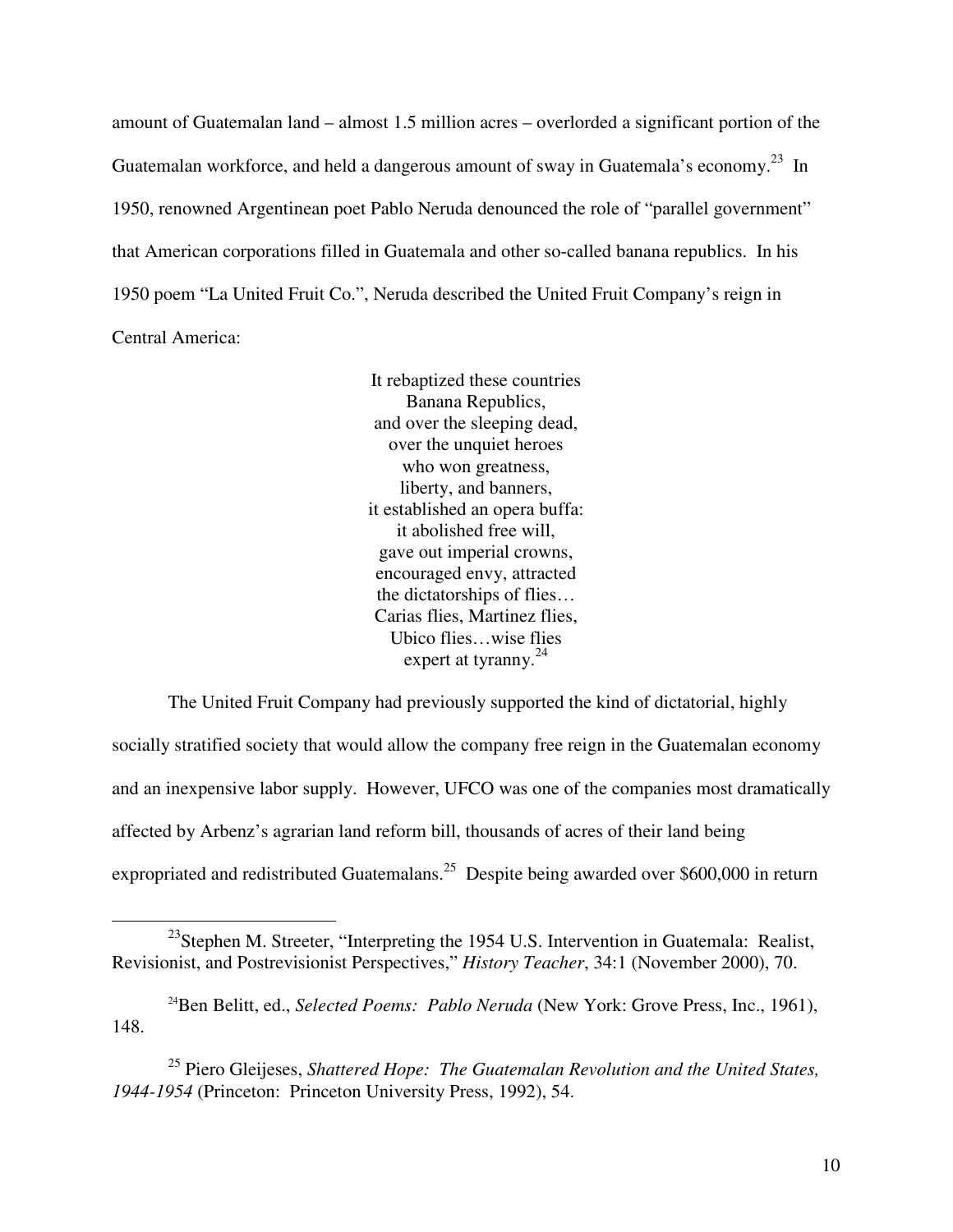for unused land expropriated under Arbenz's agrarian reform bill, UFCO lobbied the US State Department in an attempt to gain further compensation.<sup>26</sup> Whether or not as a result of many State Department officials' close financial ties with the United Fruit Company, the United States government submitted a formal legal claim against the Arbenz administration in April 1954 demanding an extra \$15 million in recompense to be paid to the economic giant.<sup>27</sup>

The Arbenz administration understandably refused the State Department's demands. Some historians claim that the pleas of the United Fruit Company were what ultimately drew the Eisenhower administration into condemnation of Arbenz; others attribute tension to suspected involvement with the Soviet Union and the communist ideology, as consistent with the latest official statement by the United States.<sup>28</sup> Regardless, as of 1954, strained relations existed between the American and Guatemalan governments.

These strained relations were reflected in United States public perception of the Guatemalan government and people at the time, a perception fueled by the media but created by the United States Central Intelligence Agency. In the years leading up to the CIA intervention in Guatemala, the CIA and US Department of State collaborated with representatives of the United Fruit Company to distort public image of the Guatemalan people and inflate perception of communist influence in Guatemala. Certain investigative reporters were mysteriously deflected from the issue, and dubious information was supplied as if it were fact, among other propagandist strategies described by professor of Political Science and International Relations Gordon L. Bowen:

<sup>27</sup>*Ibid.*, 77.

 $\overline{a}$ 

<sup>28</sup> Gleijeses, *Shattered Hope: The Guatemalan Revolution and the United States, 1944- 1954,* 34.

<sup>26</sup>Kinzer and Schlesinger, 76.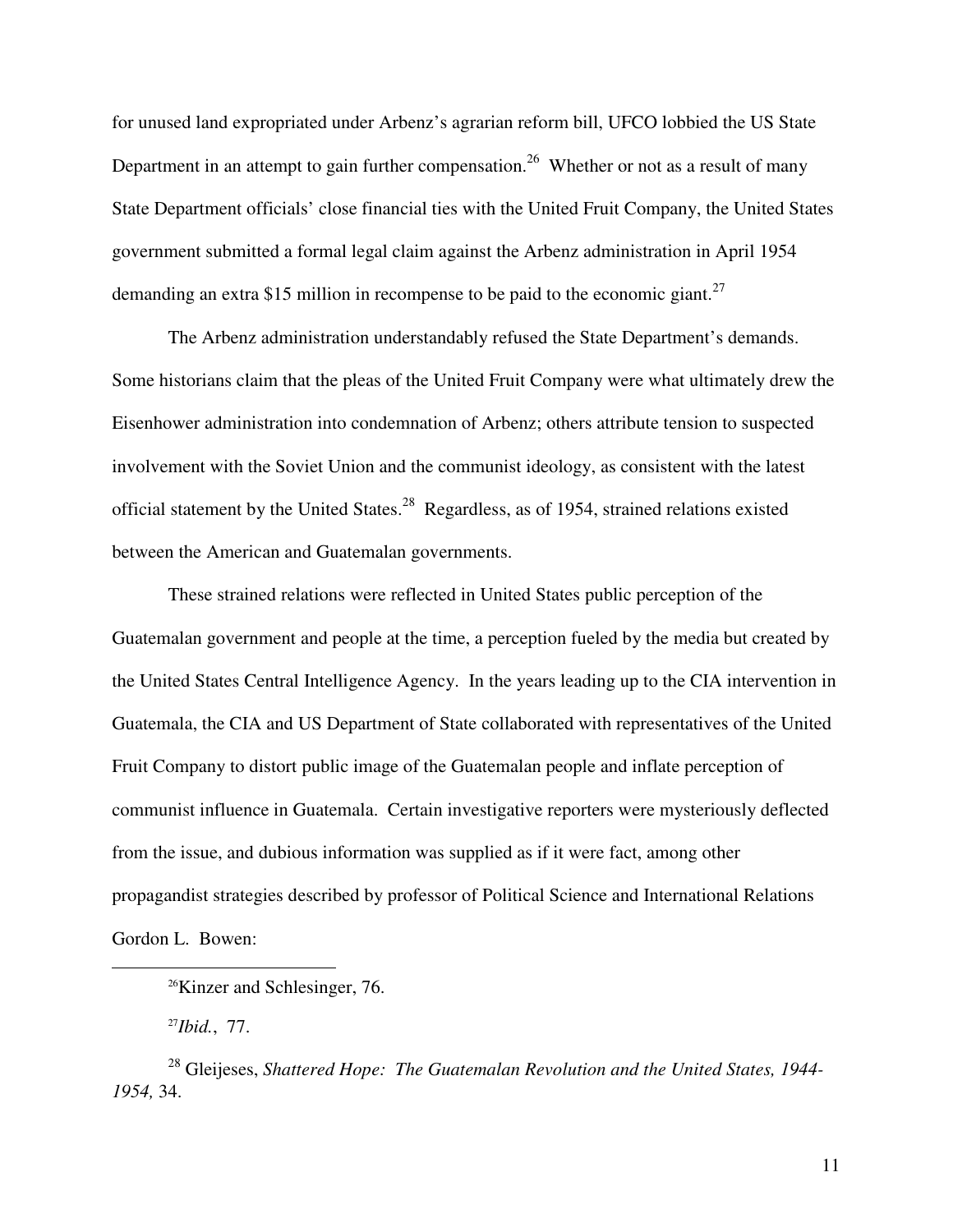the CIA and United Fruit [UFCO] helped plant unsubstantiated stories in the American press about Soviet arms turning up in Guatemala. Indeed, Fruit Company-sponsored information constituted a near monopoly of the sources used in American press reports about Guatemala in this era. U.S. Information Service documents show that even within Guatemala much of the Latin American comment on the 'red menace' in Guatemala which was reprinted from Chilean and other 'credible' Latin American sources was, in fact, originally written by CIA officers.<sup>29</sup>

US newspapers from the early 1950s were rife with gruesome portrayals of a communistoverrun Guatemala. Newspaper articles from before the Guatemalan *coup* fed the public stories of the Communist Party being "the most important party" in Guatemala. These articles insisted that communists had "succeeded in capturing the [Arbenz] administration" because President Arbenz was "permit<sup>[ting]</sup> their dominance."<sup>30</sup> In reality, the Communist Party of Guatemala (*El Partido Guatemalteco del Trabajo*) seems to have held very little influence in Arbenz's administration. Having no source of correct information, however, the people of the United States – if they thought about the subject at all – continued to believe that Arbenz and his fellow radicals "were hampered by inexperience, lack of democratic tradition or organization and the opposition of the great, rich landowners," and so gave communists "ever more power and influence." $31$ 

The people of Guatemala were also portrayed by the United States media to be feeble and incompetent, puppets in the hands of sardonic, cunning communists. While reporters described

<sup>&</sup>lt;sup>29</sup>Gordon L. Bowen, "U.S. Foreign Policy Toward Radical Change: Covert Operations in Guatemala, 1950-1954," *Latin American Perspectives,* 10:1 (Winter 1983), 95.

<sup>&</sup>lt;sup>30</sup>"Central America Feels Communist Pressure: But Party Seems to Have Little Success Except in Guatemala," *New York Times*, 103:35,043 (January 3, 1954), sec. IV, 4.

<sup>31</sup>"Guatemala Erupts," 1.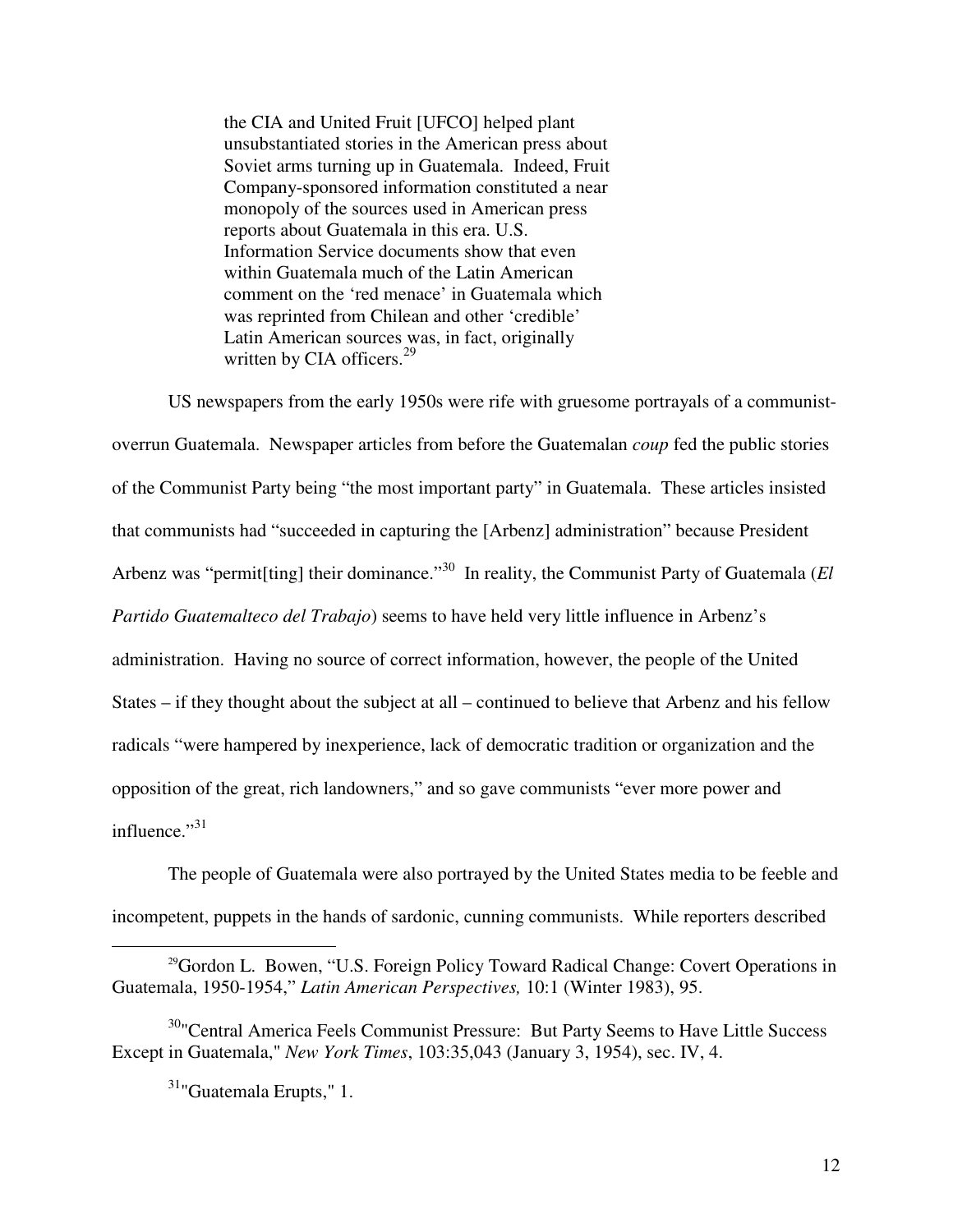foreign dissent with gusto – the bitterness of the authoritarian governments of neighboring Latin American countries such as Nicaragua and Honduras that feared similar democratic reforms in their countries as well as the righteous American concern about the prospect of a communist outpost in the Western Hemisphere – Guatemalan citizens were viewed as apathetic, helpless, and apolitical in the face of an unstable government aggressively veering toward leftist politics. In a New York Times article from early 1954, before the *coup*, reporter Sydney Gruson wrote as if it were indisputable fact that "The great masses of people of the region [Latin America] are not concerned over communism or, in fact, any other ideology, including democracy, as it is understood by the Western world. They are so poor that the problems of feeding and housing occupy all their time."<sup>32</sup> Here, Gruson employed an imperialistic perspective consistent with Maslow's infamous hierarchy of needs, degrading the intelligence and competence of every Guatemalan citizen. He insinuated that Guatemalans could not even comprehend "democracy, as it is understood by the Western world," as if Latin America was so inferior that it could not even be regarded as part of the Western hemisphere despite its geography.

This attitude of intellectual and innovative superiority has been seen time and time again in instances of imperialism, from Christopher Columbus's wretched enslavement of the inhabitants of Hispaniola in the late fifteenth century to Belgian occupation of the Democratic Republic of the Congo hundreds of years later. The American public and government were set up to believe that the Guatemalan people could not take care of themselves in their own country against a threat identified only by American political hysteria, and therefore, in June 1954, the CIA under the Eisenhower administration felt that they were justified in bringing Guatemala's autonomous, democratic government to its knees. After all, Guatemalan Communists were "in

<sup>&</sup>lt;sup>32</sup>"Central America Feels Communist Pressure: But Party Seems to Have Little Success Except in Guatemala".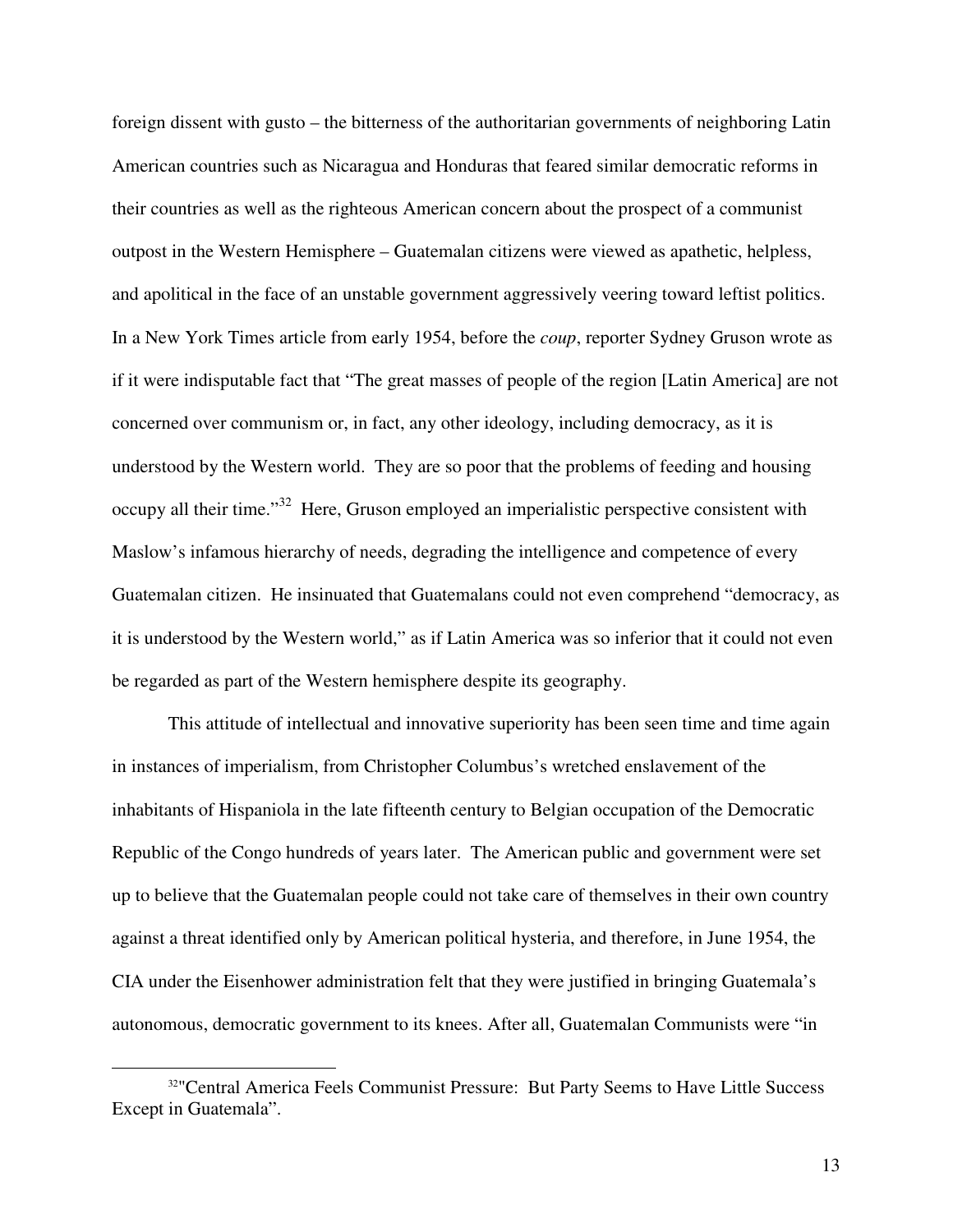control of the labor unions, the Government's radio and newspaper propaganda organs and other key jobs," as far as the public knew. $33$ 

Anti-Guatemalan sentiment permeated the United States with the help of UFCO lobbyists as well as suspicious politicians.<sup>34</sup> It is difficult to discern the Eisenhower administration's true motivations for moving into its next stage of Guatemalan manipulation because of the sheer rapidity of the operation.<sup>35</sup> Following the coattails of a purportedly successful CIA intervention in Iran as well as constant whining on the part of the United Fruit Company, members of President Dwight Eisenhower's cabinet made the official decision to act against Arbenz in August of 1953.<sup>36</sup> Recorded in a memorandum to U.S. Secretary of State John Foster Dulles, it was stated that "During the past year the Government of Guatemala and Communist elements within that country have strengthened their position," and that despite some ragtag revolutionary movements in Guatemala, it was "improbable that the Arbenz Government can be successfully countered without direct military action in which revolutionary forces must have outside aid."<sup>37</sup> The CIA was directed to "Through covert channels, supply RUFUS [Colonel Castillo Armas] with all the arms, planes and money required for a successful operation, providing the review of his assets is positive."

<sup>33</sup>*Ibid.*

 $\overline{a}$ 

 $34$ Bowen, 67.

<sup>35</sup> Nicholas Cullather, *Secret History: The CIA's Classified Account of its Operations in Guatemala, 1952-1954* (Palo Alto: Stanford Univesity Press, 1999), 102.

<sup>36</sup>Kinzer and Schlesinger, 107.

 $37U.S.$  Department of State, "Memorandum From the Chief of the Western Hemisphere Division, Central Intelligence Agency (King) to Director of Central Intelligence Dulles" [document on-line] (Washington, August 17, 1953, accessed 9 June 2013); available from http://history.state.gov/historicaldocuments/frus1952-54Guat/d41; Internet.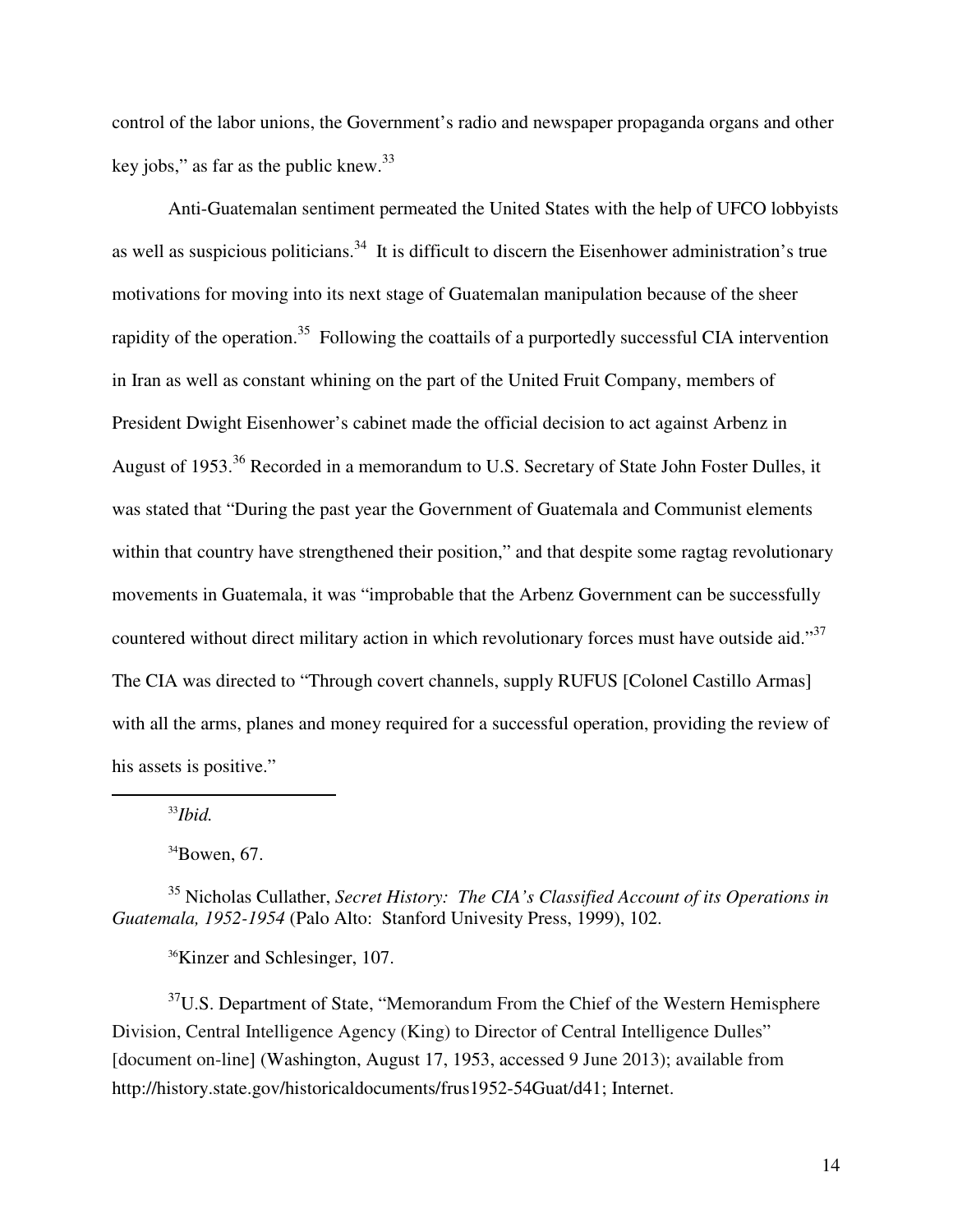Operation PBFORTUNE was the first official stage of the Guatemalan *coup d'etat* attributed to the United States. Beginning as early as in February 1952, the CIA created a classified list of "Guatemalan Communist Personnel to be disposed of during Military Operations" through assassination, imprisonment, or exile.<sup>38</sup> Under President Truman, the CIA planned to supply right-wing Guatemalan rebels with necessary equipment and supplies to take down the Arbenz administration. In a memorandum to the Deputy Director for Plans of the CIA, an undisclosed official reported that:

> Armed action against the [Guatemalan] government has been planned and pending since early this year and is now imminent. Details of the plan for such action, which follows through to the establishment of a democratic government, are known to us. [name not declassified] considers that if proper support can be provided the plan is feasible and practical and has a good chance of succeeding if it is put in effect by 1 September  $1952.^{39}$

The rest of the memorandum recommended that "support with arms and equipment" and "financial support in the amount of \$225,000 be provided" to Col. Castillo Armas in order to secure the overthrowing of President Arbenz's government. However, the operation was not allowed to begin because the CIA could not obtain sufficient evidence of communist exploits or national security threats in Guatemala.<sup>40</sup>

 $40$ Cullather, 123.

<sup>&</sup>lt;sup>38</sup>Reproduced by The National Security Archive, "Guatemalan Communist Personnel to be disposed of during Military Operations of Calligeris" [document on-line] (accessed 8 June 2013); available from http://www.gwu.edu/~nsarchiv/NSAEBB/NSAEBB4/docs/doc04.pdf; Internet.

<sup>39</sup>U.S. Department of State, "Memorandum From [name not declassified] of the Western Hemisphere Division, Central Intelligence Agency to the Deputy Director for Plans of the Central Intelligence Agency (Wisner)" [document on-line] (Washington, July 9, 1952, accessed 9 June 2013); available from http://history.state.gov/historicaldocuments/frus1952-54Guat/d12; Internet.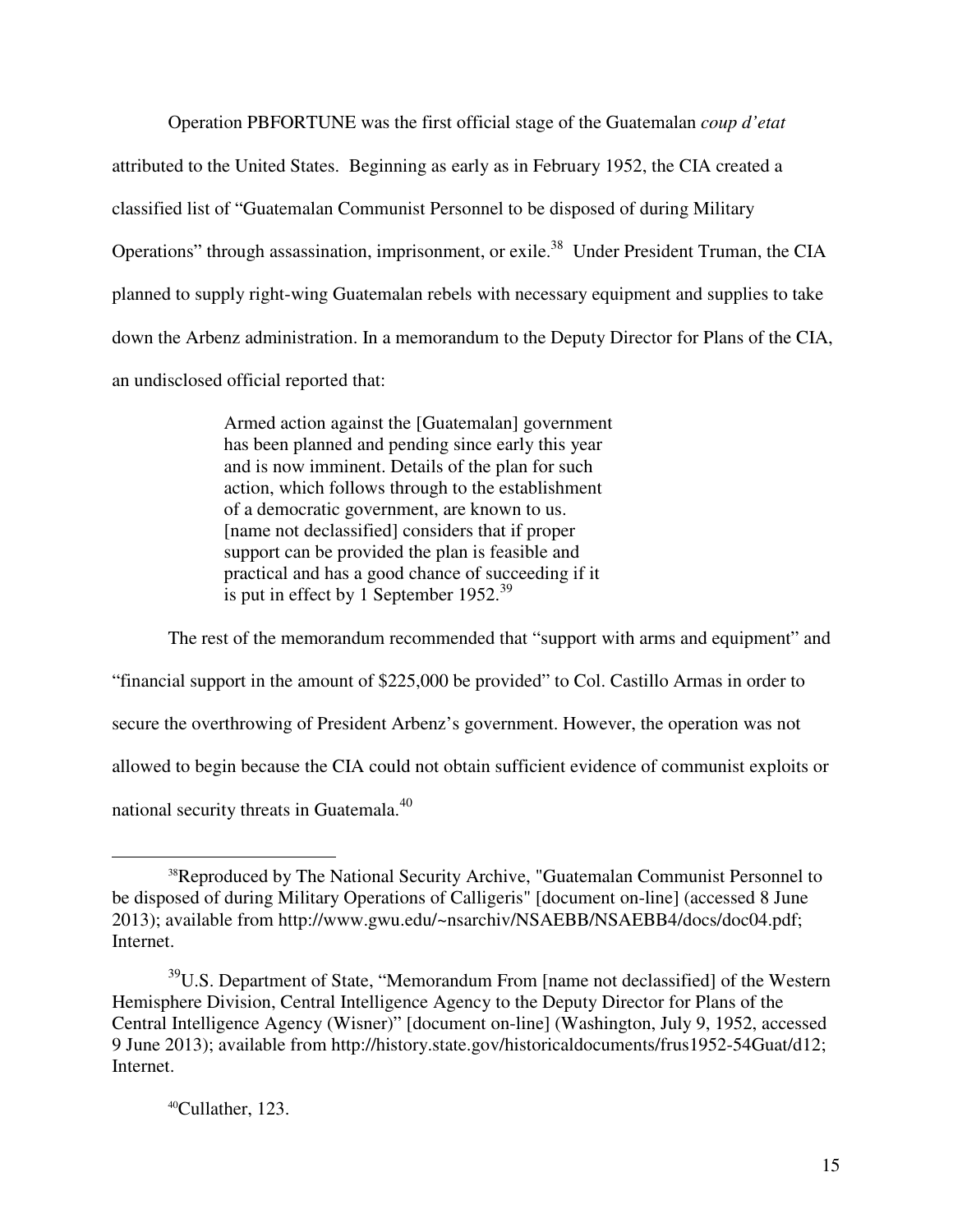At the time, the American public was led to believe that Guatemala posed a national security threat to the United States through its support of Soviet-bolstered principles and promotion of vaguely leftist programs such as Arbenz's agrarian reform bill.<sup>41</sup> The idea of Guatemala being a communist enemy was not difficult to foist onto the American people during this period of constant hysteria and suspicion. $42$ 

In fact, the next stage of foreign intervention by the United States was born of the aforesaid hysteria and unfounded suspicion, and it was just as readily accepted as the mediapropagated idea of Guatemala being a threat to the Western hemisphere. In an unfounded and unspeakably cruel maneuver, the State Department and the Central Intelligence Agency of the United States collaborated with right-wing military rebels in Guatemala to destroy Arbenzand his reform movements.<sup>43</sup> The intervention, dubbed Operation PBSUCCESS, strove to force President Arbenz to resign and turn leadership of the country over to the Guatemalan military.<sup>44</sup>

Though the United States claimed to be protecting democracy in the Western Hemisphere through bringing down Arbenz, the CIA's plan clearly entailed measures to ensure the deposition of the democratically elected leader of Guatemala who brought economic change and social reform to the country.<sup>45</sup> They planned to place Guatemala under military control that would instead stifle the lower classes, and this was somehow America's idea of necessary and beneficial foreign intervention in the 1950s.

<u>.</u>

 $45$ Meers, 420.

 $41$  Marks and Rabe, 84.

<sup>42</sup>*Ibid.*, 68.

<sup>&</sup>lt;sup>43</sup>Sharon I. Meers, "The British Connection: How the United States Covered its Tracks in the 1954 Coup in Guatemala," *Diplomatic History*, 16:3 (June 1992), 410.

<sup>44</sup>Kinzer and Schlesinger, 144.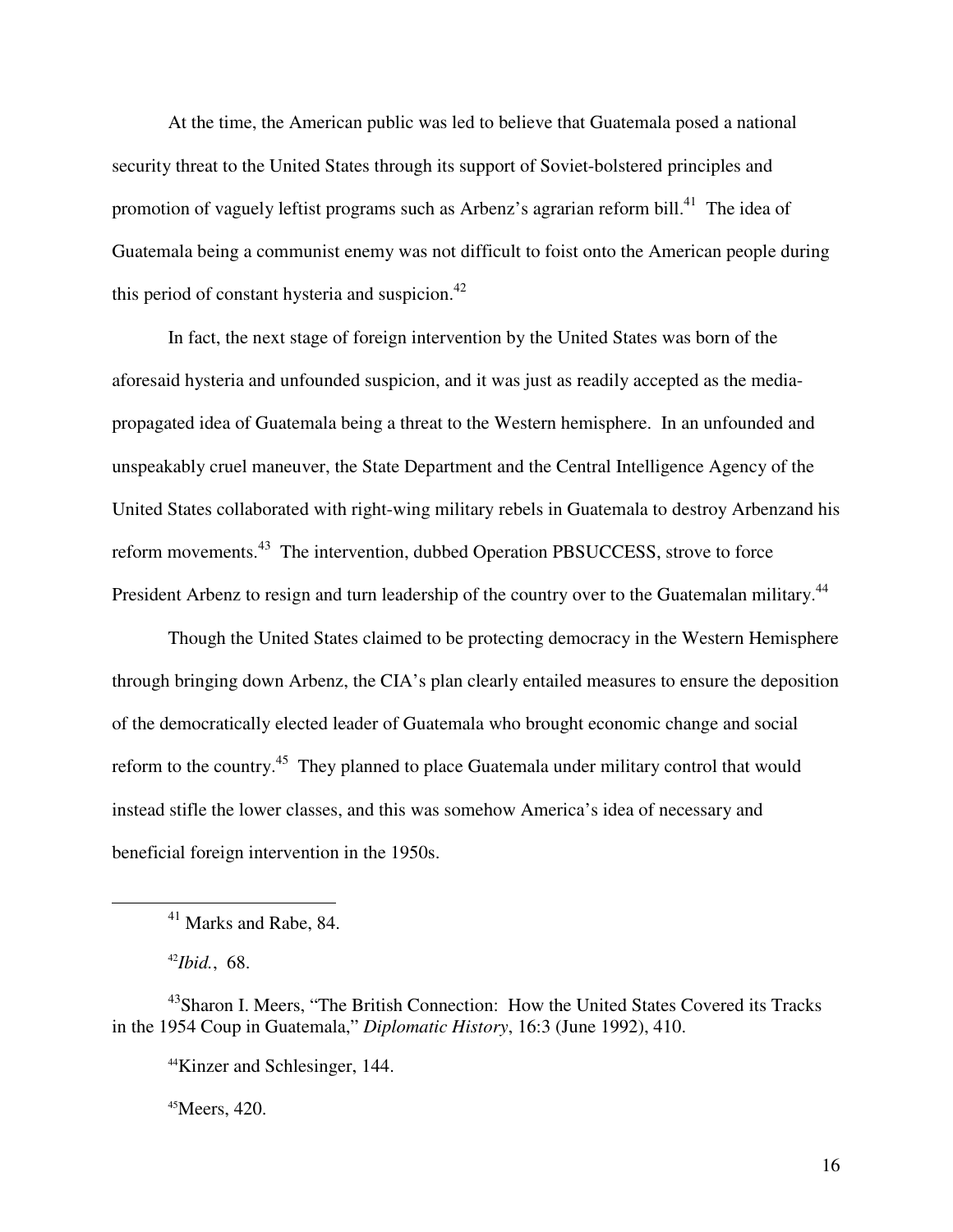The American government justified the intervention in Guatemala in several ways. The most public and compelling of these arguments was the ideological: the CIA truly interpreted the perceived (though barely existent) Communist influence in Jacobo Arbenz's government as a legitimate threat to the national security of the United States. Duane Clarridge, chief of the Latin America division of the CIA, described the nature of the alleged threat to the United States in the following manner:

> Now to me what happened with the Cold War was, it wasn't so much you were gonna have somebody come over and invade a country, the Soviets weren't gonna come over and invade a Latin American country, what you were gonna have is their covert action apparatus create a situation where you have a government come to power in x, y and z country which is favorable to them to one degree or another, and then they will begin to either exert influence in that country and you get a domino effect where we have other countries begin to follow that, or they set up bases.<sup>46</sup>

Colonel Carlos Castillo Armas led the Guatemalan side of the *coup d'etat*, the two hundred-odd band of undertrained mercenaries that comprised the so-called Liberation Forces.<sup>47</sup> Armas was a well-known figure and recently-exiled opponent of Arbenz and his politics. Given the full political and military support of the CIA, Armas became able to take control of the government of Guatemala with the help of a small army of CIA-trained and armed mercenaries. In January 1954, news of Operation PBSUCCESS was leaked to the public, but the information

<sup>46</sup>Duane Clarridge, interview by The National Security Archive, transcript of tape recording [interview on-line] (21 February 1999, accessed 7 June 2013); available from http://www.gwu.edu/~nsarchiv/coldwar/interviews/episode-18/clarridge1.html; Internet.

 $47$ Immerman, 637.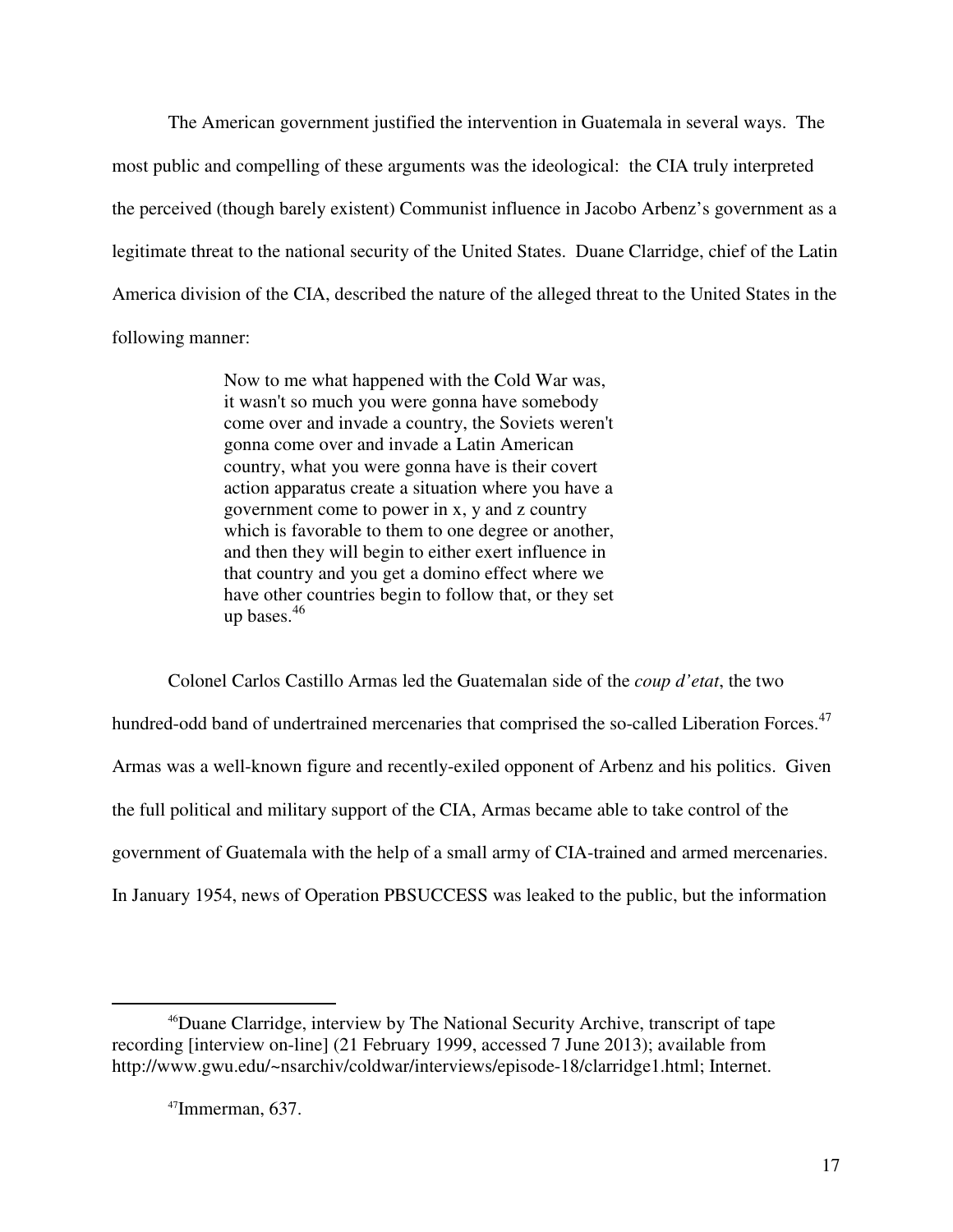hardly caused a stir.<sup>48</sup> The US State Department denied involvement in Colonel Castillo Armas' military plan, saying:

> The Department of State has today received a summary of the statement issued yesterday by the Presidential Information Office of Guatemala charging that the U.S. Government had acquiesced in a plot by other nations against Guatemala. The charge is ridiculous and untrue. It is the policy of the United States not to intervene in the internal affairs of other nations. That policy has repeatedly been reaffirmed under the pi'esent administration.<sup>49</sup>

Planning of Operation PBSUCCESS continued to proceed normally.

In May 1954, the United States Navy hastened the start of Operation PBSUCCESS by blockading Guatemalan ports, intercepting and searching Guatemalan ships, and purportedly searching for evidence of communism-motivated aggression on the part of the small Latin American country.<sup>50</sup> Colonel Armas disseminated rightist propaganda among Guatemalan citizens, leading Arbenz to crack down on government protests and opposition.<sup>51</sup>

Finally, on June 18, 1954, Colonel Castillo Armas and his army of mercenaries invaded Guatemala and almost immediately fell to defeat at the hands of the Guatemalan Army.<sup>52</sup> 480 mercenaries were certainly not adequately strong to overthrow the government of a sovereign nation through military force; however, Arbenz faced the tactical threat of United States support

<u>.</u>

<sup>48</sup>Kinzer and Schlesinger, 145.

<sup>49</sup>"Department of State Bulletin [document on-line] (accessed 9 June 2013); available from http://archive.org/stream/departmentofstat301954unit/departmentofstat301954unit\_djvu .txt; Internet.

<sup>51</sup>*Ibid.*, 101.

 $52$ Meers, 416.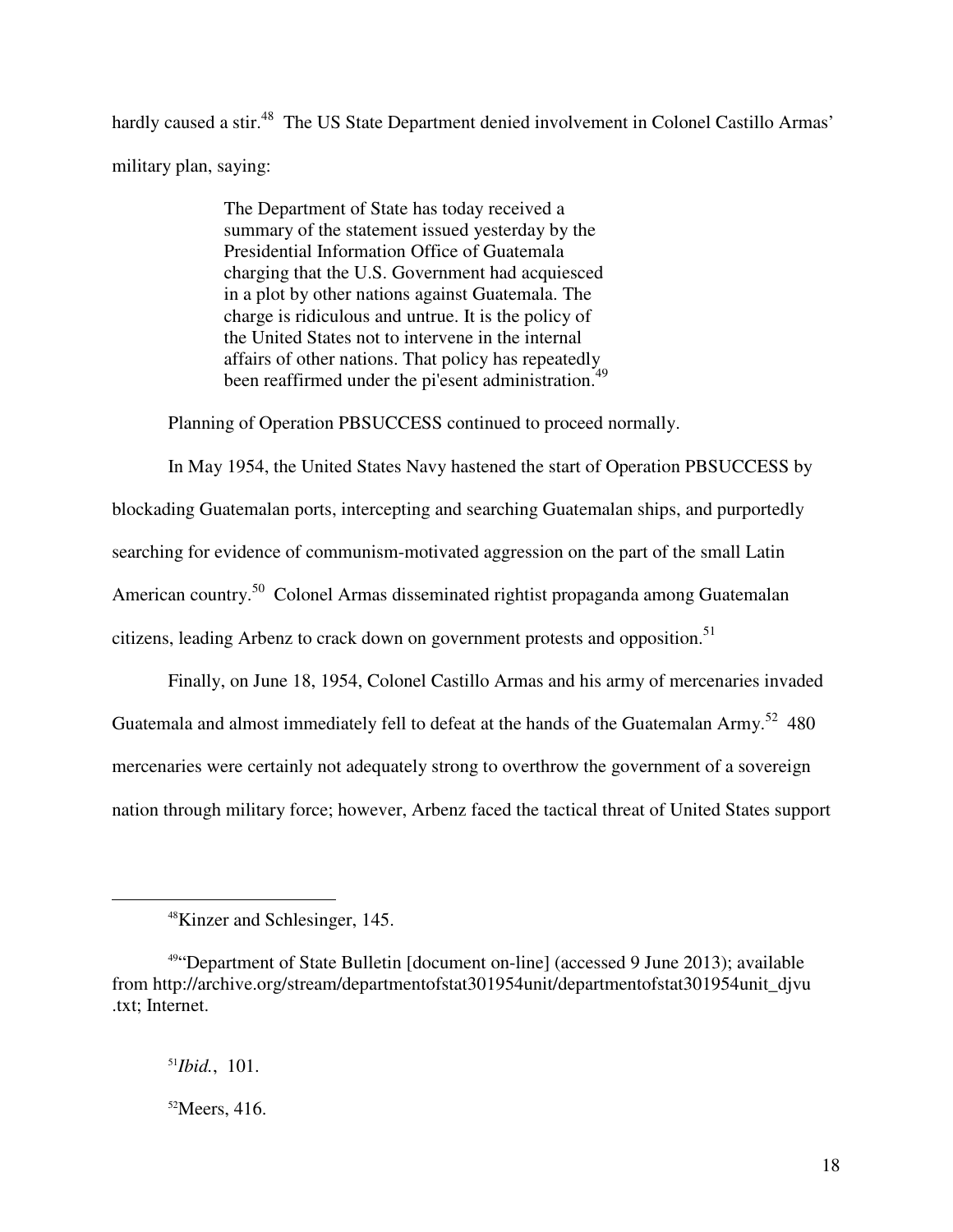for the Liberation Army.<sup>53</sup> In fact, Piero Gleijeses claimed that Arbenz eventually stepped down not because of internal dissent and protest, but because of fear of United States invasion and occupation.<sup>54</sup>

Ultimately, the Guatemalan *coup d'etat* represented a steep political divide in the nation, but it was the threat of United States occupation that drove President Arbenz to resign.<sup>55</sup> After a brief counter-revolution, on Sunday, June 27, Arbenz resigned from the presidency of Guatemala.<sup>56</sup>

Colonel Carlos Castillo Armas took control of the nation, much to the consternation of much of the Guatemalan population.<sup>57</sup> Upper-class landowners certainly did not bemoan the demise of Decree 900 and the land redistribution that it implied.<sup>58</sup> However, in a society in which prosperity depended on agriculture, and therefore the availability of land, Arbenz's land reform bill had made beginnings in striving for equality in Guatemala.<sup>59</sup> Armed protests and demonstrations fought against Castillo Armas' government, but the government was led by a succession of military juntas that fostered a society of corruption, oppression, and civil warfare.<sup>60</sup>

 $\overline{a}$ 

<sup>55</sup>Streeter, 210.

<sup>56</sup>Kinzer and Schlesinger, 179.

<sup>57</sup>Streeter, 68.

<sup>58</sup>Brockett, 92.

<sup>59</sup>Kinzer and Schlesinger, 208.

60Meers, 416.

<sup>53</sup>Immerman, 117.

<sup>&</sup>lt;sup>54</sup>Piero Gleijeses, "The Death of Francisco Arana: A Turning Point in the Guatemalan Revolution," 546.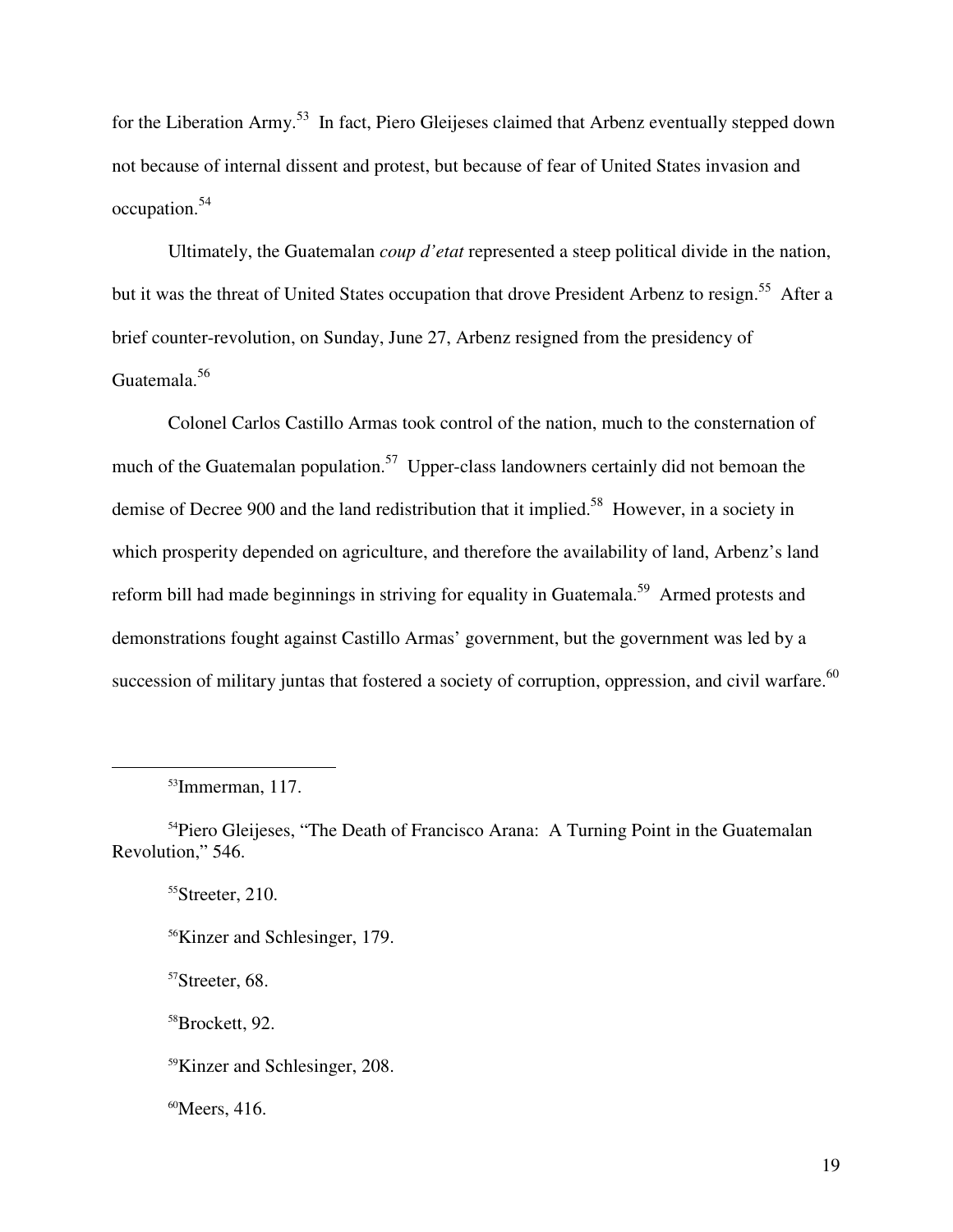Everything that Arevalo and Arbenz had worked for since the October Revolution a decade previously was essentially destroyed in the space of a few days due to Operation PBSUCCESS.<sup>61</sup>

Despite the gross injustice and unwarranted interference of the CIA intervention in Guatemala, the event sparked extremely little notice outside of Guatemala. While violent protests raged through the streets in Guatemala as the country fell once more to elite-sympathetic dictatorship, the rest of the world only remained politely concerned as they watched from a distance. The role of the CIA in fueling the *coup* was long-concealed from the American people and from most of the American government.

The Eisenhower administration was able to orchestrate the *coup* very quickly through the decisions and input of a very small number of people by hiding the operation from both Congress and the American public, but lack of informed response on the part of the international community and the United Nations left the Eisenhower administration unchecked in their abuse of power and international supremacy – supremacy that resulted in another case of American imperialism.<sup>62</sup>

 $61$ Immerman, 212.

 ${}^{62}$ Bowen, 97.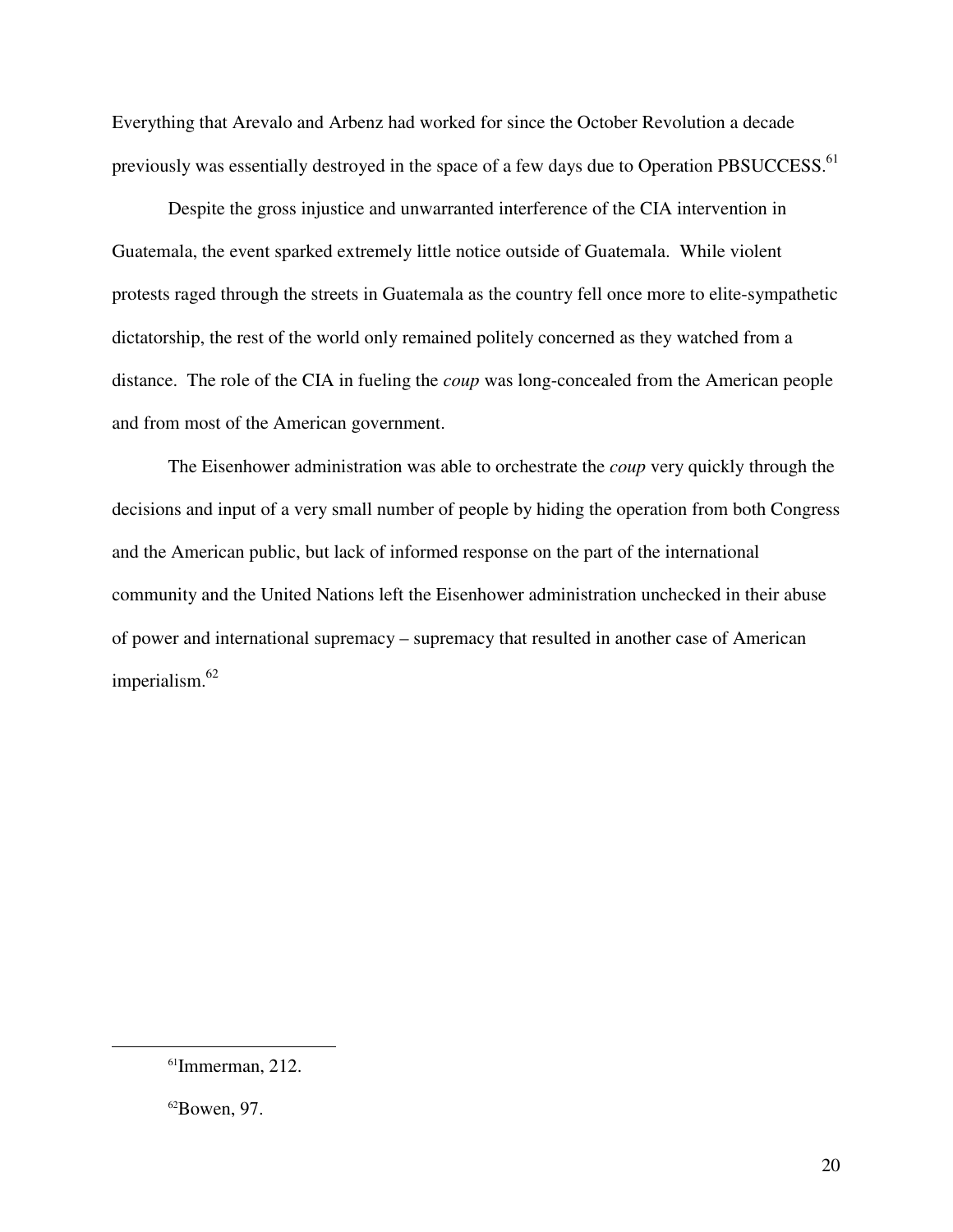## BIBLIOGRAPHY

Belitt, Ben, ed. *Selected Poems: Pablo Neruda.* New York: Grove Press, Inc., 1961.

- Bowen, Gordon L. "U.S. Foreign Policy Toward Radical Change: Covert Operations in Guatemala, 1950-1954." *Latin American Perspectives,* 10:1 (Winter 1983), 88-102. Database on-line. Available from JSTOR, Article 2633365.
- Brockett, Charles D. "An Illusion of Omnipotence: U.S. Policy Toward Guatemala, 1954-1960." *Latin American Politics & Society*, 44:1 (Spring 2002), 91-126. Database on-line. Available from JSTOR, Article 3177112.
- "Central America Feels Communist Pressure: But Party Seems to Have Little Success Except in Guatemala." *New York Times*, 103:35,043 (January 3, 1954), sec. IV, 4.
- Clarridge, Duane. Interview by The National Security Archive. Transcript of tape recording [interview on-line]. 21 February 1999, accessed 7 June 2013; available from http://www.gwu.edu/~nsarchiv/coldwar/interviews/episode-18/clarridge1.html; Internet.
- Cullather, Nicholas. *Secret History: The CIA's Classified Account of its Operations in Guatemala, 1952-1954.* Palo Alto: Stanford Univesity Press, 1999.
- "Department of State Bulletin [document on-line]. accessed 9 June 2013; available from http://archive.org/stream/departmentofstat301954unit/departmentofstat301954unit\_djvu .txt; Internet.
- Gleijeses, Piero. *Shattered Hope: The Guatemalan Revolution and the United States, 1944-1954* Princeton: Princeton University Press, 1992.
- Gleijeses, Piero. "The Death of Francisco Arana: A Turning Point in the Guatemalan Revolution." *Journal of Latin American Studies*, 22:3 (October 1990), 527-552.

"Guatemala Erupts." *New York Times*, 103:35,211 (June 20, 1954), sec. IV, 1.

"Guatemalan Reds Exploit Reforms: Utilize Agrarian Law in Effort to Build up Peasant Force to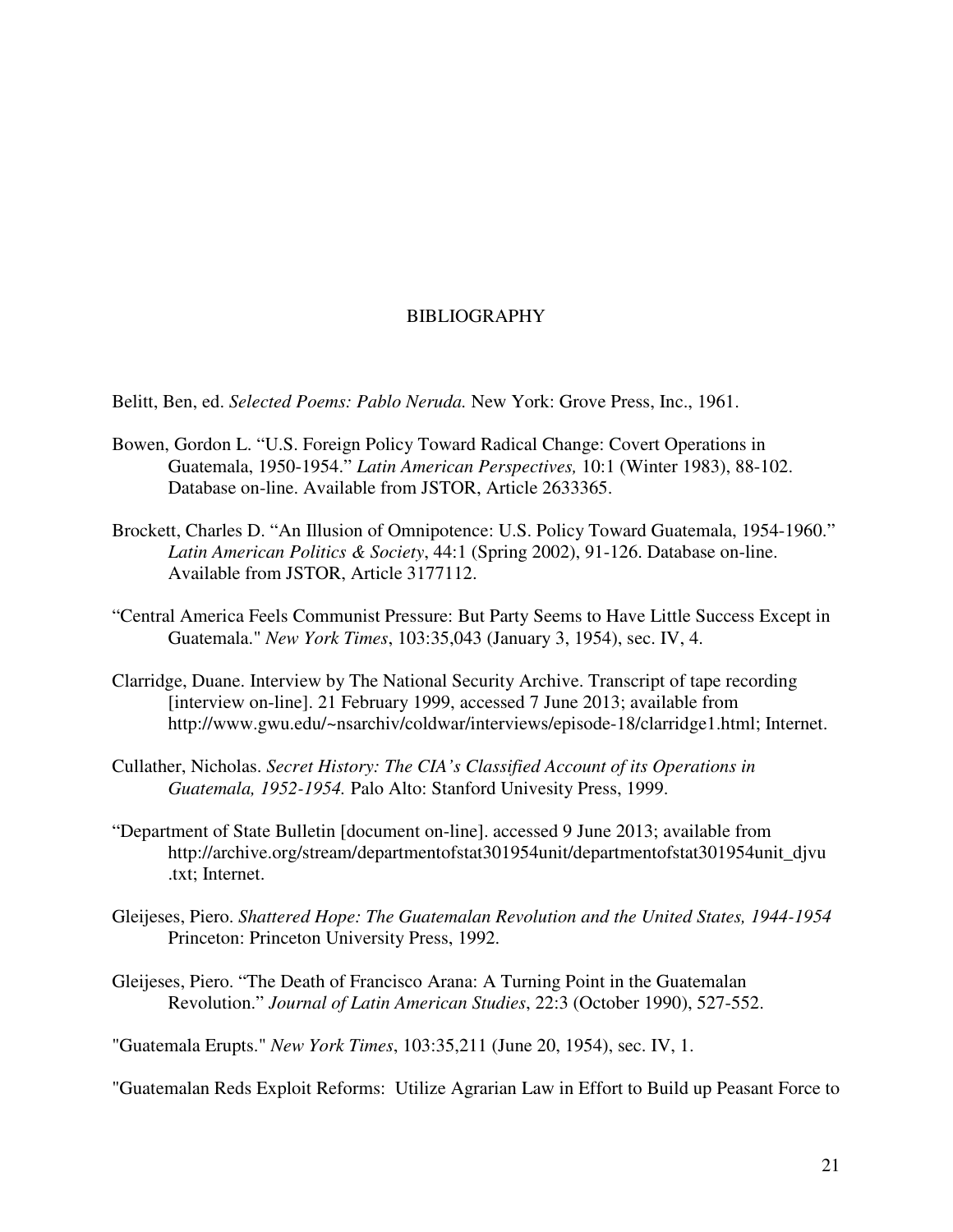Serve Communist Ends – Double Threat is Posed: A Disruptive Internal Conflict and Provoking of Unilateral Act by U.S. are Held Goals." *New York Times*, 103:35,102 (March 3, 1954), sec. I, 11.

- Hove, Mark T. "The Arbenz Factor: Salvador Allende, U.S.-Chilean Relations, and the 1954 U.S. Intervention in Guatemala." *Diplomatic History,* 31:4 (September 2007), 623-663.
- Hunt, E. Howard. Interview by The National Security Archive. Transcript of tape recording [interview on-line]. 21 February 1999, accessed 7 June 2013; available from http://www.gwu.edu/~nsarchiv/coldwar/interviews/episode-18/hunt1.html; Internet.
- Immerman, Richard H. *The CIA in Guatemala: The Foreign Policy of Intervention.* Austin: University of Texas Press, 1982.
- Immerman, Richard H. "Guatemala as Cold War History." *Political Science Quarterly,* 95:4 (Winter 1880-1981), 629-654. Database on-line. Available from JSTOR, Article 2150608.
- Kinzer, Stephen and Stephen Schlesinger. *Bitter Fruit: The Untold Story of the American Coup in Guatemala.* Garden City, N.Y.: Doubleday, 1982.
- Library of Congress. "A Century of Lawmaking for a New Nations: U.S. Congressional Documents and Debates, 1774 – 1875" [document on-line]. Annals of Congress, Senate, 18th Congress, 1st Session, accessed 5 June 2013; available from http://memory.loc.gov/ cgibin/ampage?collId=llac&fileName=041/llac041.db&recNum=4; Internet.
- Marks, Frederick W. III and Stephen G. Rabe. "The CIA and Castillo Armas in Guatemala, 1954: New Clues to an Old Puzzle." *Diplomatic History*, 14:1 (January 1990), 67-86.
- Meers, Sharon I. "The British Connection: How the United States Covered its Tracks in the 1954 Coup in Guatemala." *Diplomatic History*, 16:3 (June 1992), 409-428.
- Reproduced by The National Security Archive. "Guatemalan Communist Personnel to be disposed of during Military Operations of Calligeris" [document on-line]. accessed 8 June 2013; available from http://www.gwu.edu/~nsarchiv/NSAEBB/NSAEBB4/docs/doc 04.pdf; Internet.
- Streeter, Stephen M. "Interpreting the 1954 U.S. Intervention in Guatemala: Realist, Revisionist, and Postrevisionist Perspectives." *History Teacher*, 34:1 (November 2000), 61-74. Database on-line. Available from JSTOR, Article 3054375.
- U.S. Department of State. "Memorandum From [name not declassified] of the Western Hemisphere Division, Central Intelligence Agency to the Deputy Director for Plans of the Central Intelligence Agency (Wisner)" [document on-line]. Washington, July 9, 1952, accessed 9 June 2013; available from http://history.state.gov/historicaldocuments/ frus1952-54Guat/d12; Internet.